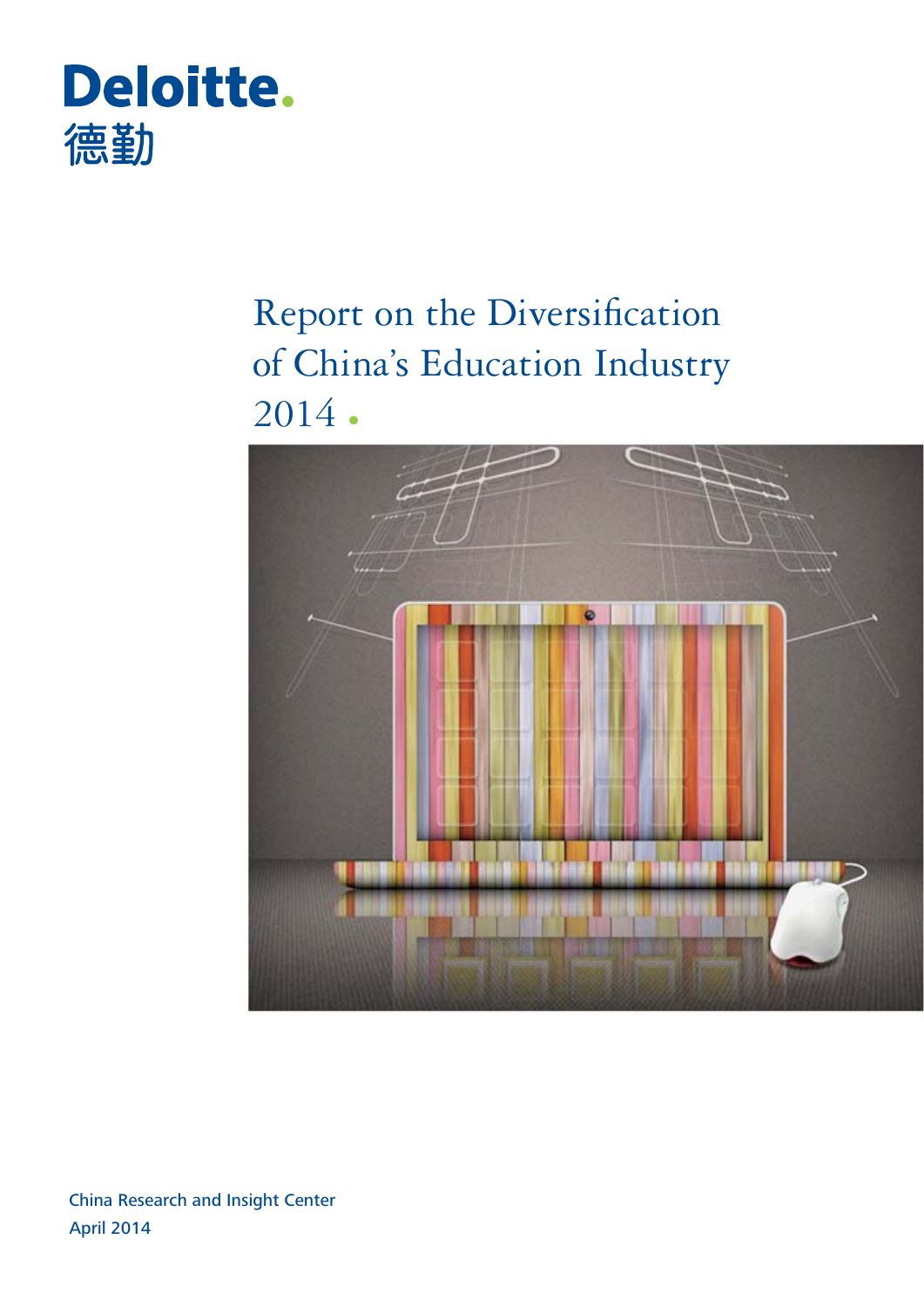# Content

| Foreword                                                                      | 2               |
|-------------------------------------------------------------------------------|-----------------|
| Chapter 1 Introduction to the Private Education Industry in China             | $\overline{3}$  |
| 1.1 Overview of China's Private Education Market                              | $\overline{3}$  |
| 1.2 Status of China's Private Education Market segments                       | 5               |
| 1.3 New Policy on Private Education in China                                  | 8               |
| 1.4 Challenges Facing the Private Education Sector in its Further Development | 11              |
| Chapter 2 Diversification of China's Private Education                        | 13              |
| 2.1 Private Schools' Diversification Path                                     | 13 <sup>°</sup> |
| 2.2 Training Institutions' Diversification Path                               | 17              |
| 2.3 China's Private Education Groups are Active in M&A                        | 19              |
| Chapter 3 Internet in China's Education Market                                | 21              |
| 3.1 Development of Online Education                                           | 23              |
| 3.2 Challenges to Internet-Based Education                                    | 26              |
| 3.3 Way Forward and Opportunities                                             | 27              |
| Chapter 4 Reflections on Education Industry in China                          | 29              |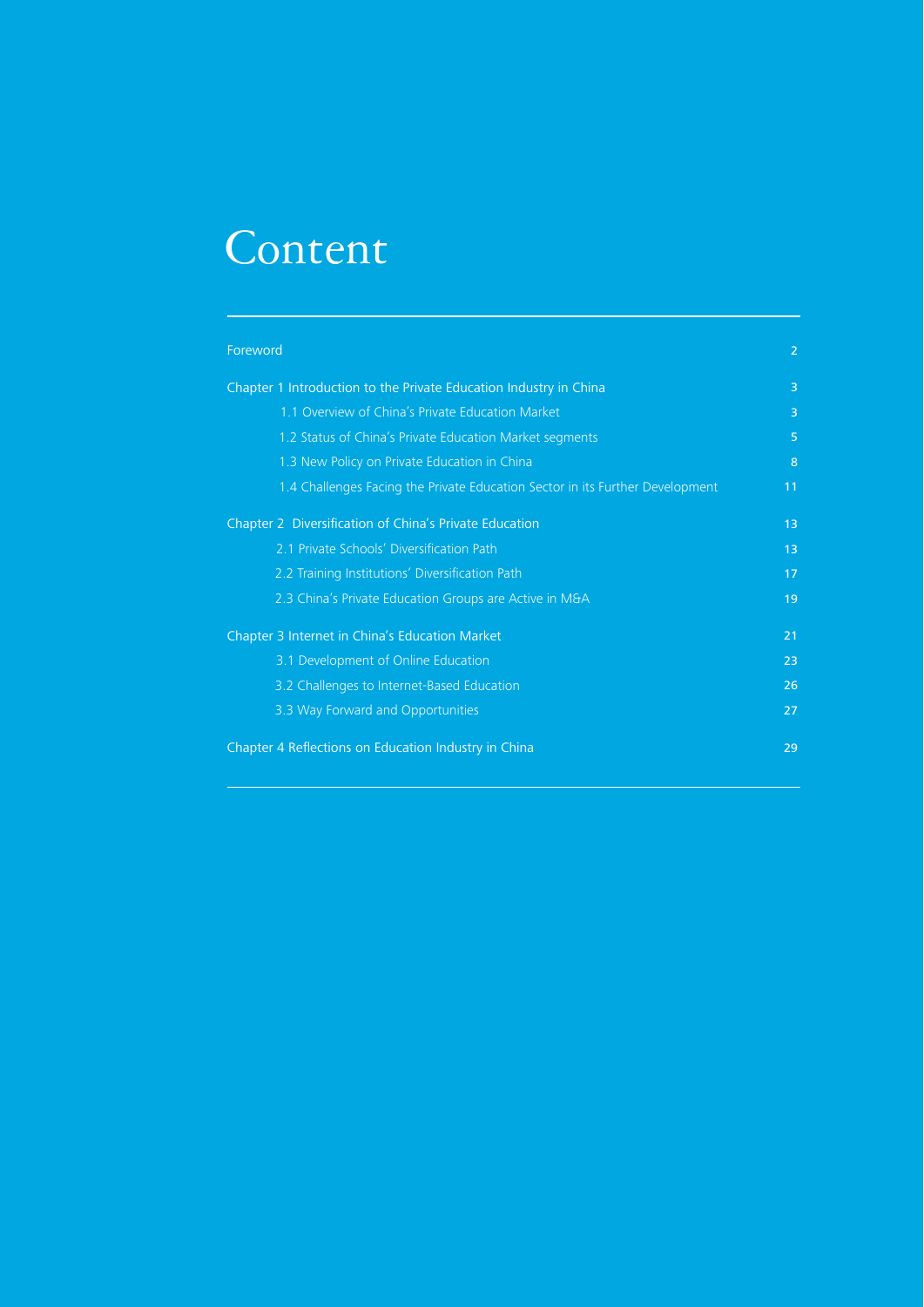# Foreword

Since the beginning of 2014, two hot issues have emerged in China's private education sector. First, in March this year, Premier Li Keqiang pointed out that "vocational education reforms should keep current with social progress", emphasizing that "efforts should be made to develop vocational education and professionals that are suited to market needs, to create a merit-based but not diploma-oriented social atmosphere." This statement opens up a new pathway for vocational education, serving as a beacon for the development of private and vocational schools in China. Second, an investment spree in the on-line education sector beginning the second half of 2013, has continued to make headlines in mainstream media. Internet behemoths are making inroads into this new business area, leading to turbocharged growth of the online education market. But a look at the private education market clearly shows that online education represents only a small proportion. In fact, the market is now growing at a slower pace, in its transition from "enclosure movement" to "intensive cultivation". In this stage, How China's private education groups diversify becomes especially vital.

Given these developments and hot issues in the education sector, Deloitte takes "diversification of education groups and development of online education" as the theme of this annual report. The chapter on diversification provides an analysis of how international schools and training institutions are diversifying differently. As they are still in a stage of extensive expansion, international schools are focusing on replicating their successful models in regional branches. For training institutions, diversification is a key means of offsetting the rising costs of teacher salaries, marketing and rent. Our analysis leads us to conclude that China's education groups have largely diversified through M&A transactions, 87 percent of which are made by listed companies. Deloitte predicts that M&A activity by education groups will continue to grow, and private education groups will heavily rely on M&A for further development.

Chapter 3 provides an overview of the current status of China's online education and its challenges, as well as the way forward and opportunities. Undoubtedly, we must keep our thinking in sync with the world's evolving trends, if not a step ahead of them, so that we may gain first-mover advantages in a changing marketplace. We must think hard about the myriad possibilities that the Internet has brought to education, and embrace the Internet-age thinking to guide the education business. In the final chapter, we raise three questions for further discussion: (1) Can technicians be put on an equal footing with academicians? (2) Can the era of online learning extend the value of star teachers? (3) Can online education be free?

This year, Deloitte is publishing its fifth annual report on the education industry. We appreciate the consistent support provided by experts in the education industry, and we look forward to the opportunities to explore emerging issues, big or small, in the industry, and to exchange views on them. Suggestions on further improvement of the report are always welcome.

Charlotte Lu Education Industry Co-leader Deloitte China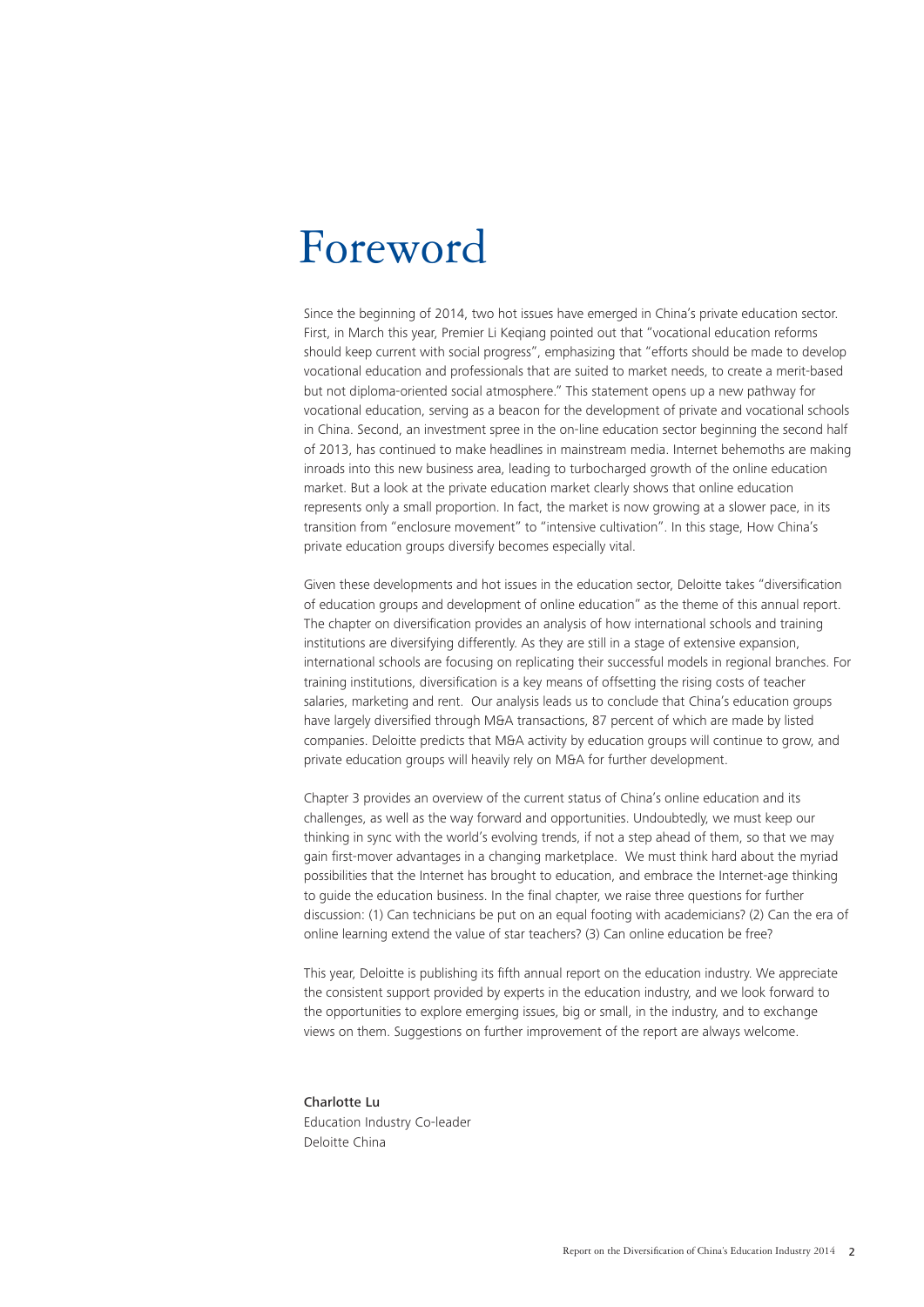## Chapter 1. Introduction to the Private Education Industry in China

## 1.1 Overview of China's Private Education Market

In the past year, as the country grows richer, people's demands for private education in China have become more diversified, and investments in this market by domestic and international investors have reached a new level. Overall, the market is growing at a slower pace, which suggests that private education in China has transitioned from a rapid growth phase to a stage of consolidated development.。

**.** Publicly-listed education companies achieved an increase of 22 percent in revenues in 2013

In 2013, publicly-listed education companies in China achieved an increase of some 22 percent in business revenues, compared with 32 percent in 2012, and a rise of 15 percent in net profit. It is expected that their performance will keep growing by some 20 percent in 2014.

## Table1: Revenues of Publicly-Listed Chinese Education Companies (US\$m)

| <b>Education</b><br>companies | 2013 Fiscal<br><b>Year Revenue</b> | 2012 Fiscal<br><b>Year Revenue</b> | <b>Revenue</b><br>growth over<br>prior FY | 2013 Fiscal<br>Year net profit | <b>Financial reporting</b><br>cut-off date<br>(i.e. most recent) |
|-------------------------------|------------------------------------|------------------------------------|-------------------------------------------|--------------------------------|------------------------------------------------------------------|
| New Oriental                  | 1,055                              | 861                                | 23%                                       | 187                            | 30/11/2013                                                       |
| Xueda Education               | 347                                | 293                                | 18%                                       | 16                             | 31/12/2013                                                       |
| <b>TAL Education</b>          | 287                                | 218                                | 31%                                       | 51                             | 30/11/2013                                                       |
| <b>ATA</b>                    | 62                                 | 60                                 | 4%                                        | 6                              | 31/12/2013                                                       |
| China Distance<br>Education   | 77                                 | 55                                 | 40%                                       | 16                             | 31/12/2013                                                       |
| Hongcheng Eduction            | 87                                 | 78                                 | 11%                                       | 8                              | 31/12/2013                                                       |
| <b>NED Noah</b>               | 38                                 | 30                                 | 27%                                       | $\overline{4}$                 | 31/12/2013                                                       |
| Otone Education               | 28                                 | 26                                 | 8%                                        | 8                              | 31/12/2013                                                       |
| Total                         | 1,980                              | 1.621                              | 22%                                       | 294                            |                                                                  |

Source: published quarterly and annual reports, Deloitte Research

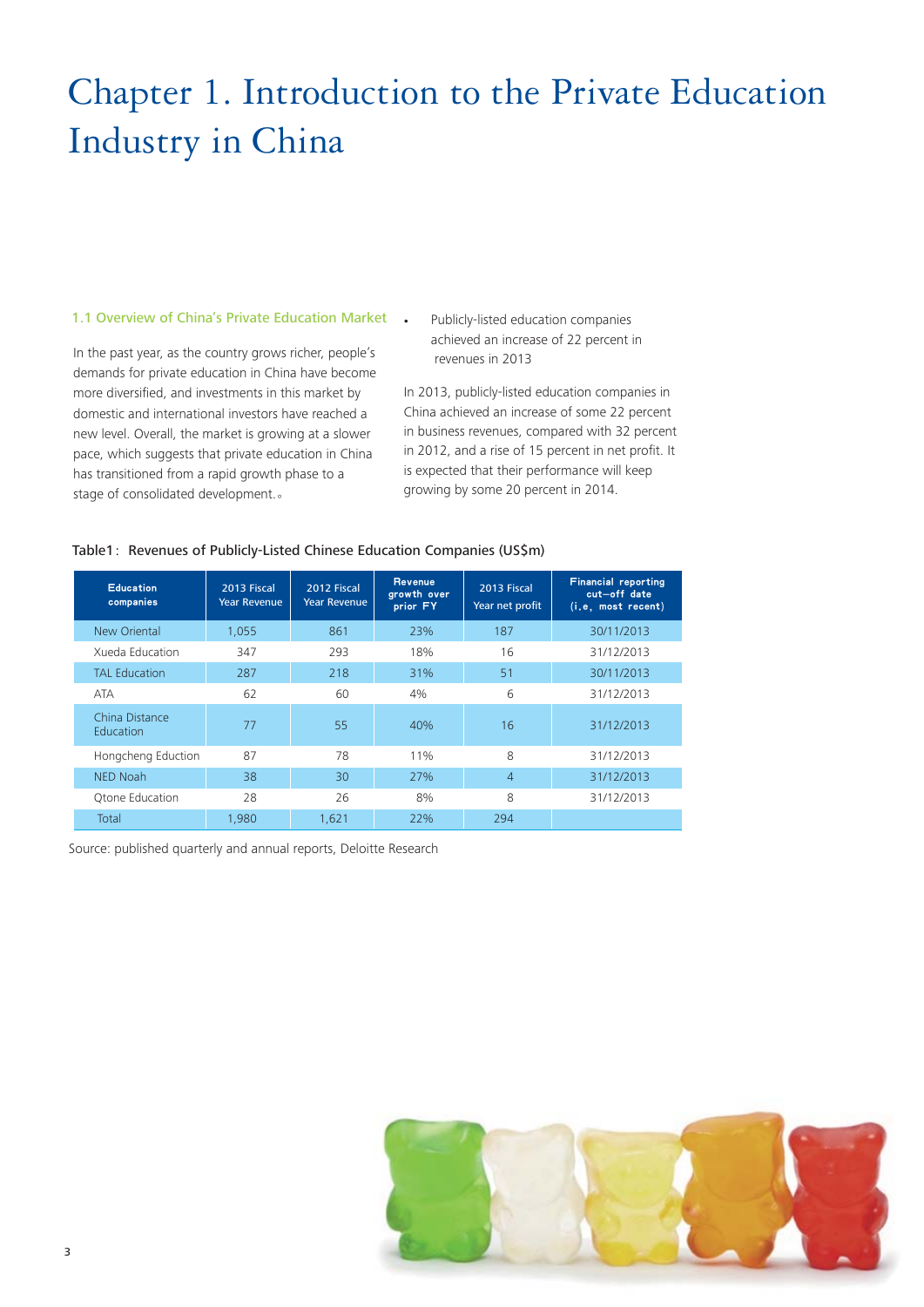**.** The 3rd IPO boom is expected to happen between 2016 and 2018

A review of Chinese education companies' IPO history reveals that the first listing boom happened between 2006 and 2008. During this period, a total of six companies largely from the overseas college entrance examination prep and the professional qualifications preparation segments got listed. The second boom appeared in 2010, when four companies from the extracurricular tutoring and the English training segments went public. We expect that the third boom is going to happen in 2016, led by online education companies. 2014 has seen Guangdong Qtong

Education go public in china, and Tarena Inter -national file for a public listing on the Nasdaq. However, such limited number of IPOs can be seen merely as a prelude to the upcoming 3rd listing boom. From an investment perspective, investors have fully put in place basic service infrastructure and major innovation projects in the online education sphere, an indication that the online education environment is maturing. The new wave of large-scale investment made in the second half of 2013 is expected to see returns in three to four years' time. Subject to fewer policy restrictions, online education tools and service companies' going public early will herald a third wave of IPOs by education companies.

3rd Boom

#### 2016-2018 2<sup>nd</sup> Boom The 3<sup>rd</sup> boom is expected to happen in 2010 1<sup>st</sup> Boom 2016, led by online education tools and Listed companies were largely from 2006-2008 service companies the extracurricular tutoring and the . Online education started to accelerate in Listed companies were largely in English training segments. the overseas studving and the 2012 It benefited from the rapid The listings of Qtong and Tarena should professional qualifications development of the extracurricular preparation segments. be seen merely as a prelude to the tutoring market in 2007. upcoming 3<sup>rd</sup> IPO boom. It benefited from the rapid In 2011 Global IFI TS was development of these two acquired and delisted. segments in 1998. Online Oriental Century was delisted due Qtong Xueda Education Education to financial problems in 2009. **TAL** Tarena China New **NED Distance** Amhow Noah Orient Education Global Oriental Hongcheng **ATA** Education **IFITS** Century **Before** 2009 2010 2012 2013 2014 2015 2016 2006 2007 2008  $2011$ 2005

## Figure1: Chinese education companies' IPO history

Source: Deloitte Research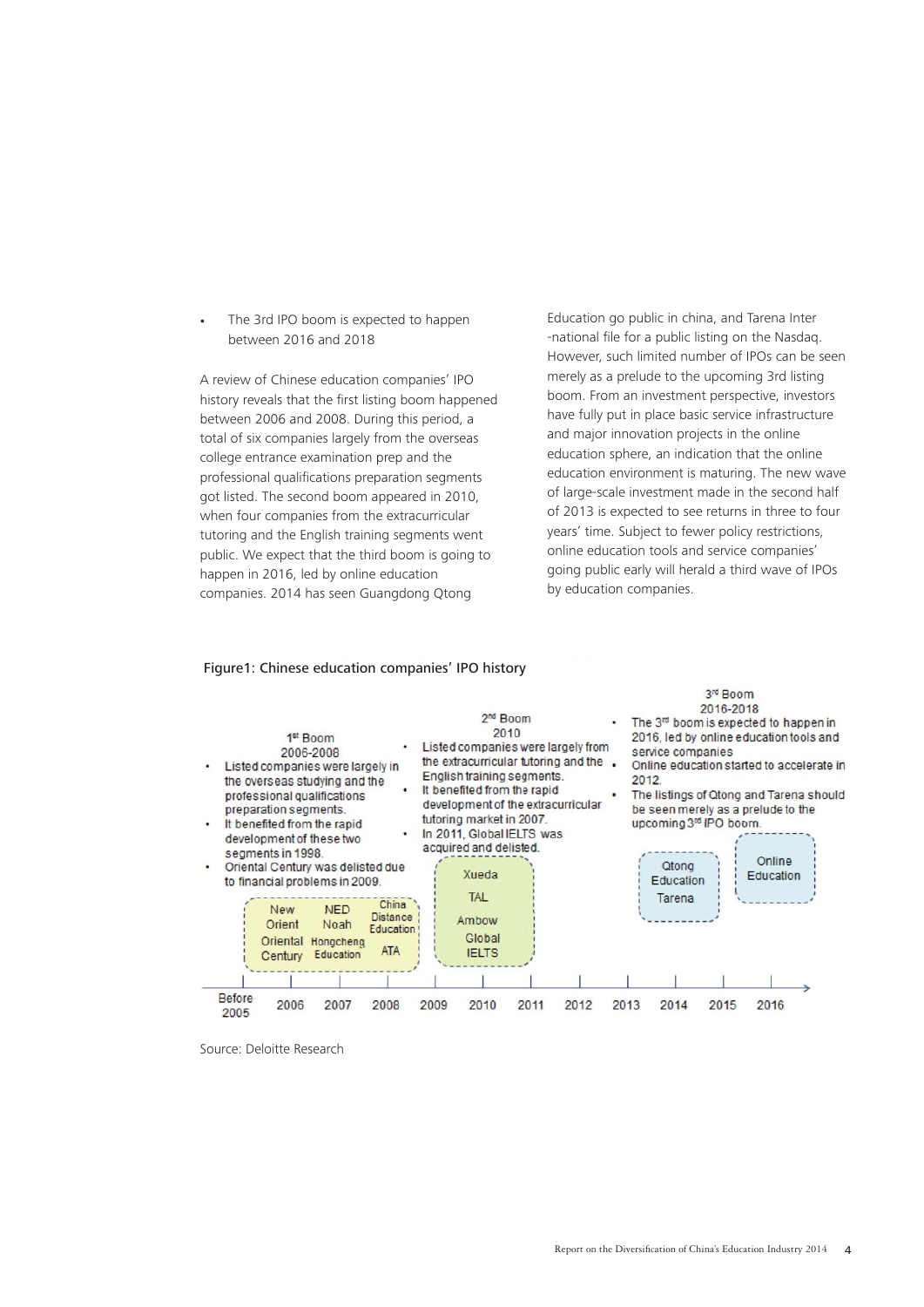**.** The online education investment market is sizzling 1.2 Status of China's Private Education Market

The private education industry has long been a focus of capital markets. Since the beginning of 2014, the industry has also showed enormous capital accumulation potential. Unlike offline education, whose profit margin is inversely proportional to business scale, online education, in the absence of geographic restrictions and capable of reaching out to a wider audience, is attracting greater attention. Apart from start-ups, an increasing number of large established companies are entering the ring. Many U.S.-listed Chinese education companies have entered the fray, such as New Oriental, Xueda Education, TAL Education, ChinaEdu Corp., China Distance Education, as well as Internet giants, like Alibaba, Tencent, Sina and Netease.

It is obvious from the large number of investment deals that have happened over the last two years (see Chapter 3) that investors all regard online education as a blue ocean, a previously unknown market space. The advantages of online education lie in the absence of geographic restrictions, high degree of standardization and content reuse, and personalized learning. The prevalence of mobile devices has also increased users' stickiness to online education contents. However, companies are struggling to make a profit, as Chinese users are not used to the idea of paying for virtual contents, and find it hard to evaluate their achievements of online study. With more capital flowing into the private education industry, the online education market will be more competitive.

## segments

The relaxed one-child policy promises to bring **.** more opportunities to the pre-school education market

By 2012, China's kindergartens had increased to 180,000, a year-on-year growth of 9 percent. Private kindergartens are major participants in the market, accounting for some 70 percent of all. The market has two major characteristics. First, the number of both high-end kindergartens targeting well-off parents and low-end ones for migrant workers' children keeps growing, and as a result, the pre-school market is expanding. Second, middle-class families are putting an increasingly higher demand on kindergarten brand, teachers' qualifications and teaching programs. China's relaxation of its previous rules on the "one-child policy" in 2014 is expected to bring an additional one million babies every year. And this promises to fuel the expansion of private pre-school education.



## 2007-2012(in Thousands) Graph1: The Number of Kindergartens in China

Source: Wind, collated by Deloitte

Note: The relaxed family planning policy allows two children for married couples in which both parents are only children.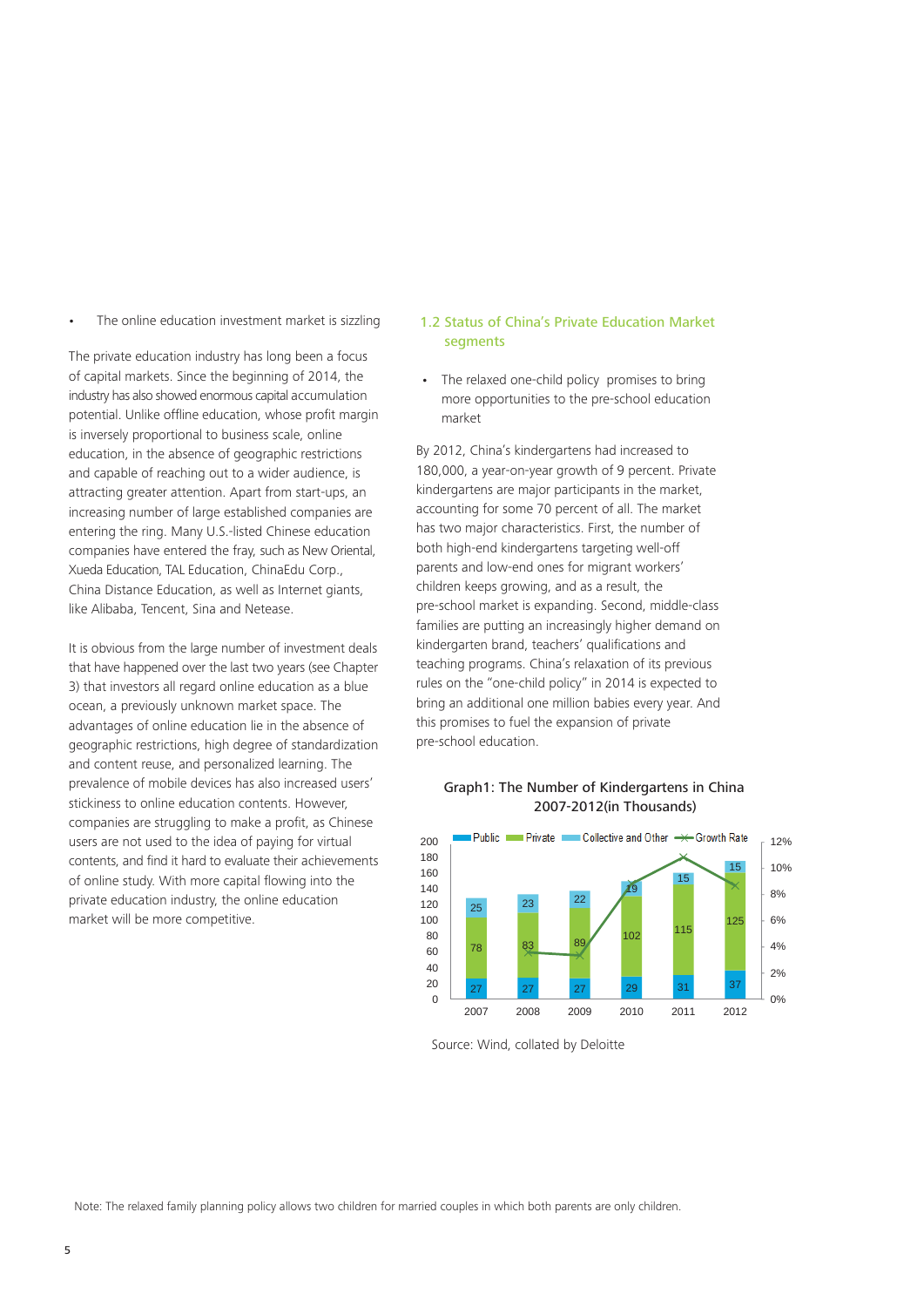Extracurricular tutoring for primary and secondary school students keeps growing. **.**

China's extracurricular tutoring is a vast market worth RMB 200 billion but remains fragmented. Xueda, TAL, New Oriental, Ambow and Juren have secured lead in extracurricular tutoring, capturing some 3 percent of the market share between them. Small-class teaching and one-on-one tutoring remain the norm, with a focus on Olympiad mathematics and English. The market is entering an age of diversification, featuring personalized services and a greater focus on branding.

## **Extracurricular Tutoring Classes in China** Graph2: Extracurricular Tutoring Classes in China



Source: China k12 Tutoring Industry Research and Development Trend Forecast, collated by Deloitte

The new policy dictates that primary students should automatically go to neighborhood high schools, and that no extracurricular marks would be counted towards high school or college entrance exam scores. As a result, the extracurricular tutoring market has seen very different levels of impact. It is obvious that the government is working to balance the distribution of educational resources through policy intervention. But students and their parents are unlikely to lower their requirements for quality educational resources, as long as students are still evaluated based on their learning ability, academic performance and comprehensive qualities. And as long as the exam-based selection system is kept intact, the fierce competition to enter top universities will not ease, leaving space for rapid development of the extracurricular tutoring market.

Vocational education and training will move up the value chain. **.**

China's vocational education market is highly fragmented, and participants' sizes and specialized areas vary greatly. For instance, the publicly-listed Hongcheng and China Distance Education are online education companies specializing in professional qualifications preparation. This market segment is highly standardized and geared towards qualification exam takers, and the teaching effects are readily quantifiable. The IT training market shares similar features. In February 2014, its industry leader Tarena International filed a submission for an IPO to the SEC in the US. Another big yet fragmented segment in the vocational education sector is business management training. According to IDC, China's high-end vocational training market was worth RMB 67.4 billion in 2013, the bulk of which was business management and IT training. This subsector will maintain a compound annual growth rate of 7 percent over the next three years. With the exception of the slow growing financial, accounting and IT training segments, IT, computer graphic and online marketing training will maintain double digit growth in the coming years, thanks to a huge demand for persons skilled in Internet applications.

## **The Size of the High-End Training Market 2013**  Graph3: The Size of the High-End TRaining Market 2013 **(in Billions of RMB)** (in Billions of RMB)

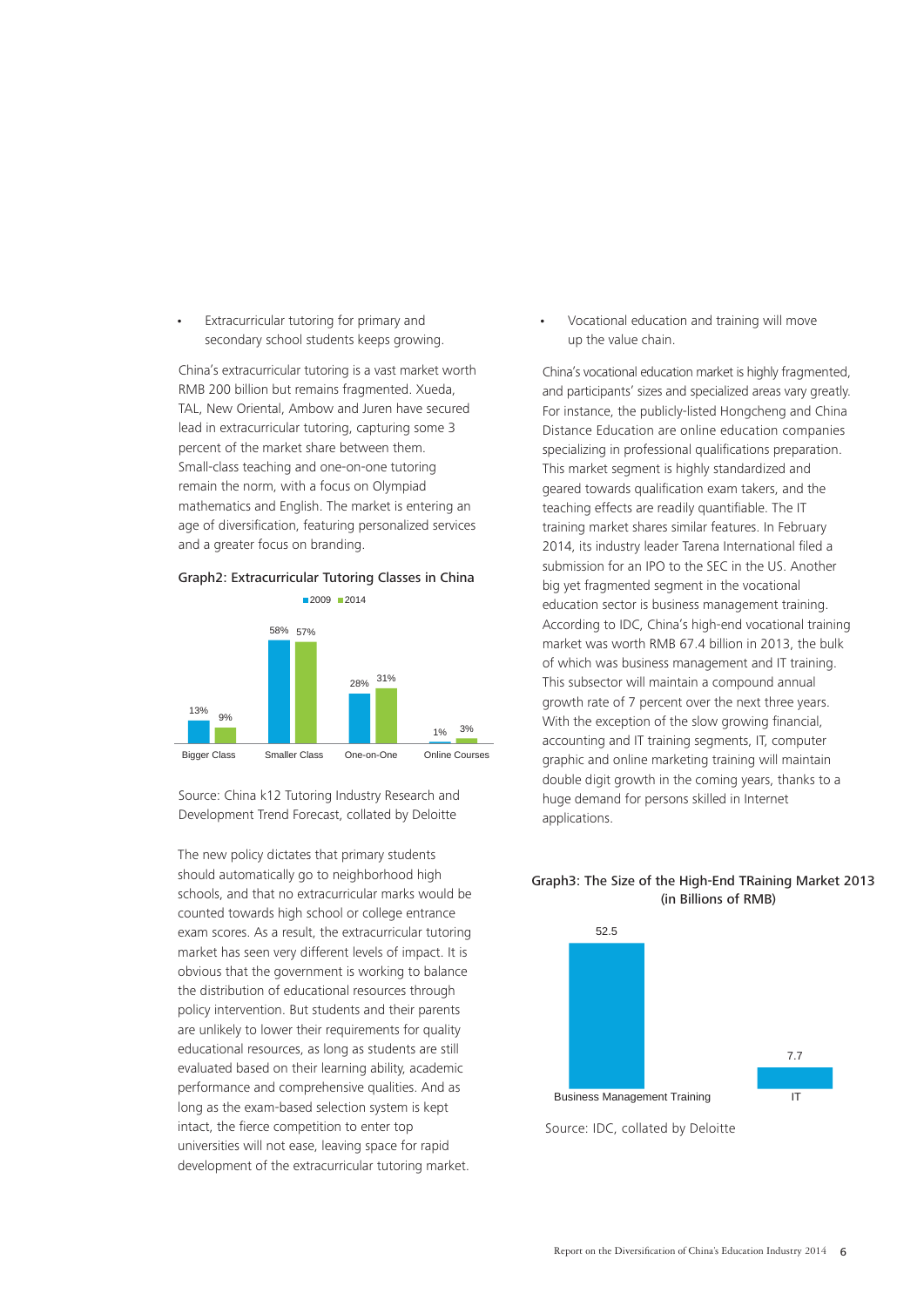On a macro level, factors that influence the vocational training market include macro-economic trends, economic transformation and industrial policy, the number of enrollment in and graduates from higher education institutions, inadequacies of the traditional education system, and capital inflows to vocational training. Structurally, China's vocational training market segment is cranked up a notch. Education must meet the needs of social and economic development. China's manufacturing industry is in a stage of transition to greater sophistication, and is therefore in greater need of highly skilled personnel. If the experience of developed economies is of any guide, China's vocational education will expand, fueled by the popularization of higher education, and will keep moving up the industry value chain.

With study abroad now a fashion, international schools in China are thriving **.**

According to statistics released by the Ministry of Education, enrollment in overseas universities from mainland China in 2013 grew by 14,300, or 3.58 percent over 2012—a significant drop compared to around 20 percent in previous years—to 413,900 students. While the absolute number of students studying abroad only rose slightly, the actual market needs and trend suggest that Chinese students are still strongly attracted to overseas study. And they are going out at a younger age: the number of students pursuing BA degrees overseas has increased significantly, and there will be a gradual rise in the number of high school students studying abroad. All in all, more Chinese students will study abroad. With study abroad now a fashion, international schools (primary and secondary schools) in China are developing rapidly. Roughly, there are 338 international schools in China. See Chapter 2 for the development of international schools.



**The Number of Chinese Students Studying Abroad**  Graph4: The Number of Chinese Students Studying Abroad ( in Thousands )

Source: Ministry of Education, collated by Deloitte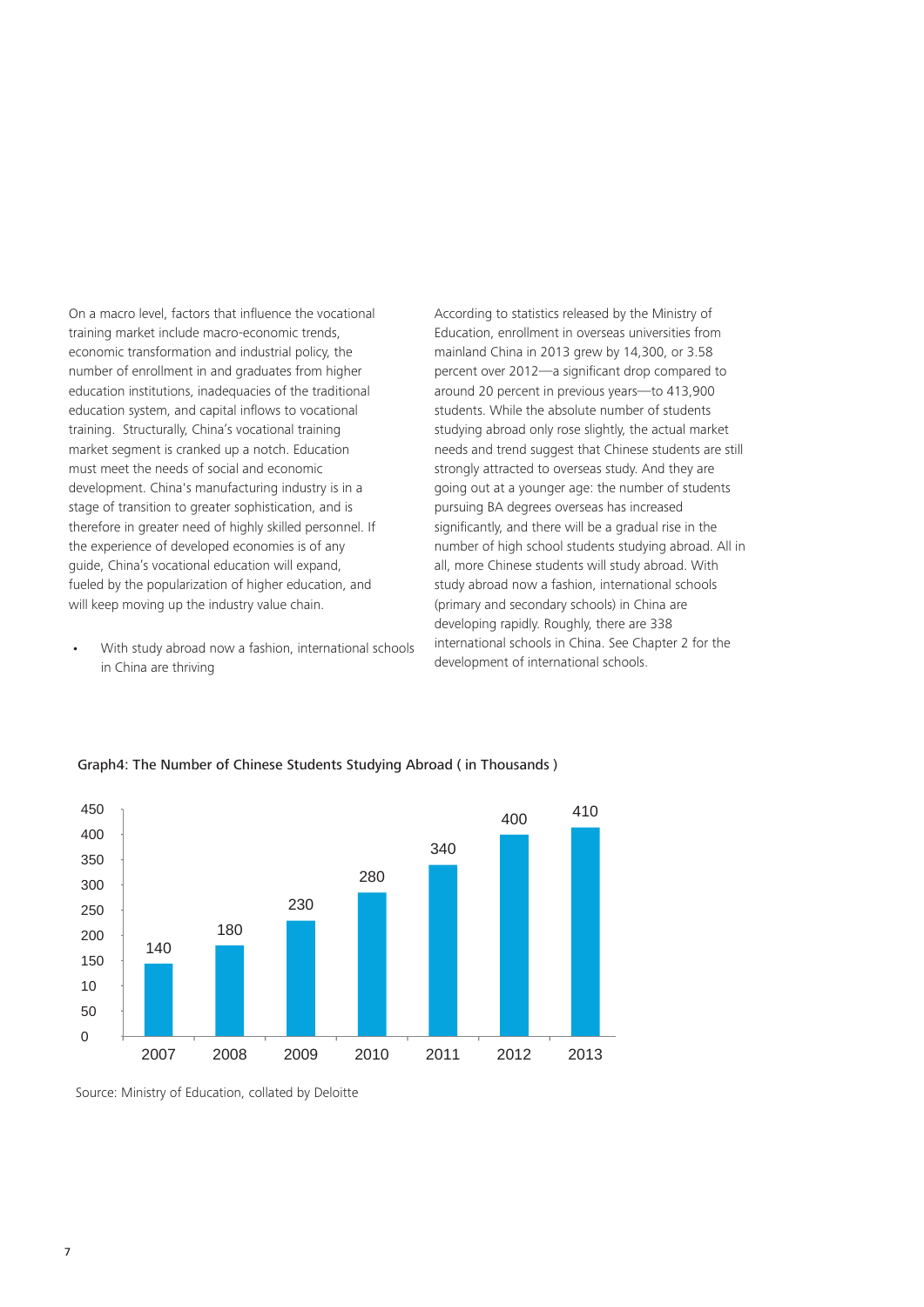## 1.3 New Policy on Private Education in China

The State Council aims to accelerate the develop -ment of modern vocational education by intro -ducing degree- and certificate-based options **.**

In February 2014, a State Council meeting presided over by Premier Li Keqiang considered and adopted draft Rules on Personnel Management by Public Institutions, in an effort to accelerate modern vocational education. The rules set out three priorities. First, efforts should be made to innovate existing vocational education models, and to guide regular undergraduate institutions to make a transition to colleges specializing in applied technologies. Second, the quality of talent training should be improved by introducing degree- and certificate-based training options. Third, private

investors should be encouraged into the vocational education space, and private vocational schools will be given equal legal status with public ones.

Impact: It is obvious that the government is facilitating seamless link between the supply side of vocational education and the demand side of enterprises, and encouraging private investment. Germany's dual vocational education system shows that corporate training and school training are indispensable links in a complete education system: Students enrolled in vocational schools receive more than twice the amount of training in enterprises than they do in schools. China's private universities and vocational education schools can draw on such a successful model to provide training in conjunction with enterprises.



## Figure2: Germany's Vocational Education Management Framework

Source: Publicly-available information.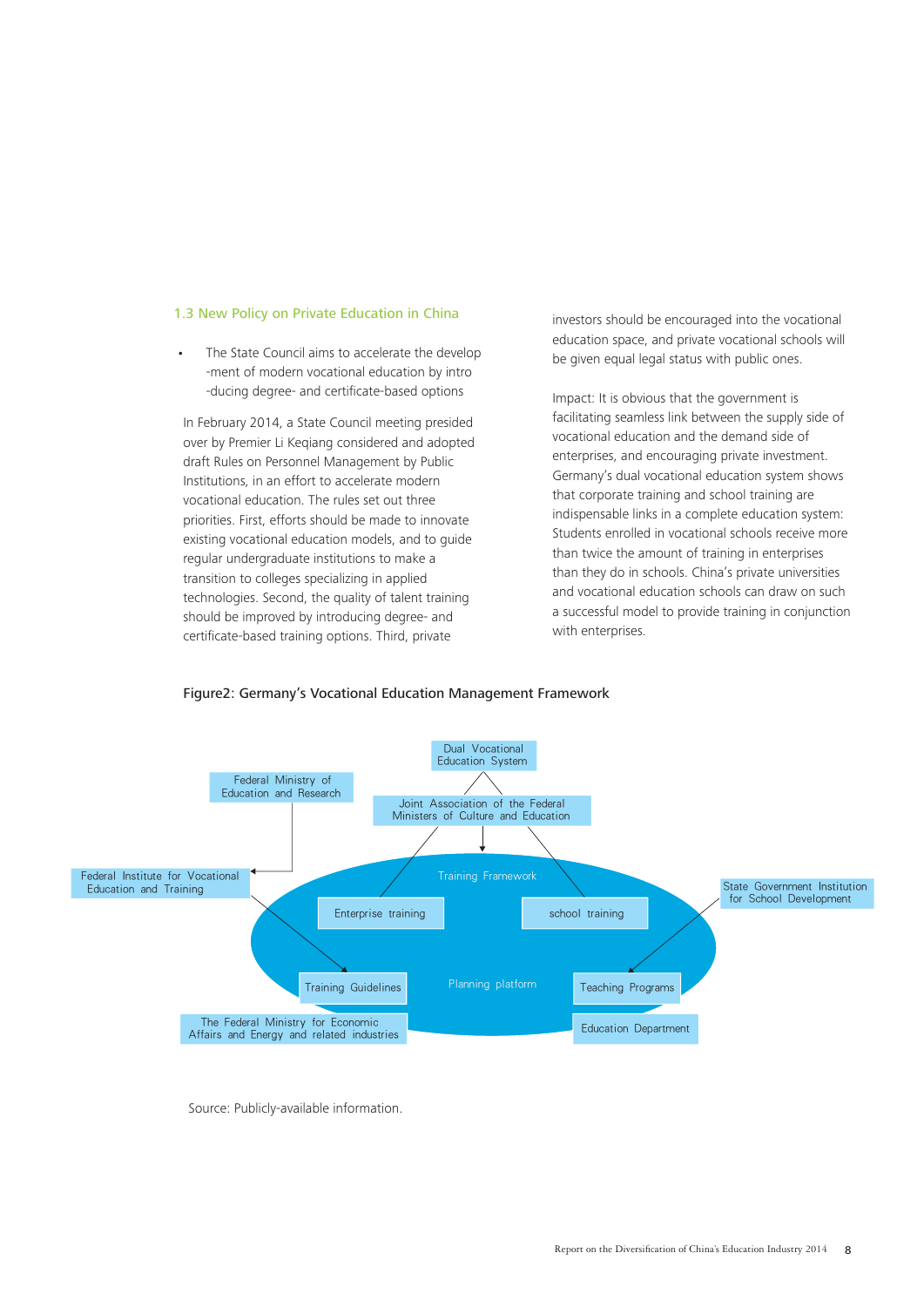The State Council decentralized approval for online training schools that use the Internet to provide distance advanced degree education. **.**

In January 2014, the State Council released the Decision of the State Council on Issues Concerning the Cancellation and Decentralization of Administrative Examination and Approval Items, further cancelling and delegating 64 items and 18 sub-items previously in its mandate to lower levels of administration. Items related to education are as follows:

| No.           | <b>Items</b>                                                                                                | Competent<br><b>Department</b> | <b>Joint Approval</b><br><b>Departments</b> | <b>Legal Basis</b>                                                                                                                                                                                                        | <b>Decision</b> |
|---------------|-------------------------------------------------------------------------------------------------------------|--------------------------------|---------------------------------------------|---------------------------------------------------------------------------------------------------------------------------------------------------------------------------------------------------------------------------|-----------------|
|               | Approval of online<br>colleges that provides<br>distance degree<br>education programs<br>using the Internet | Ministry<br>of Education       | N/A                                         | «Decision of the State Council on<br>the Enactment of Administrative<br>Licensing for the Confessedly<br>Reserved Items Subject to<br>Administrative Examination and<br>Approval, (Decree No.412 of the<br>State Council) | Cancelled       |
|               | Approval of national                                                                                        | Ministry                       |                                             | Opinions of the Ministry of<br>Education on Strengthening the<br>Construction of National Key<br>Disciplines, (Jiao Yan [2006] No.2)                                                                                      |                 |
| $\mathcal{P}$ | key disciplines                                                                                             | of Education                   | N/A                                         | Circular on the Ministry of<br>Education's Issuance of the 'Interim'<br>Measures on Construction and<br>Management of National Key<br>Disciplines' (Jiao Yan (2006), No.3)                                                | Cancelled       |

## Table 2

Source: collated by Deloitte

Impact: The new Decision is expected to fuel competition in the distance degree-based education market. Currently, only 68 universities have received approval to enter the distance degree-oriented education market through their online colleges. As the Decision takes effect, it is expected that more universities will be given the green light, and there may be over 1,000 eligible participants in the market soon. There will be a client base of over three million students pursuing degrees awarded by them. The market is expected to grow to RMB 10 billion. However, education itself should not be altogether viewed through the lens of market value, and a flourishing market does not necessarily guarantee quality education. Risks will surely emerge.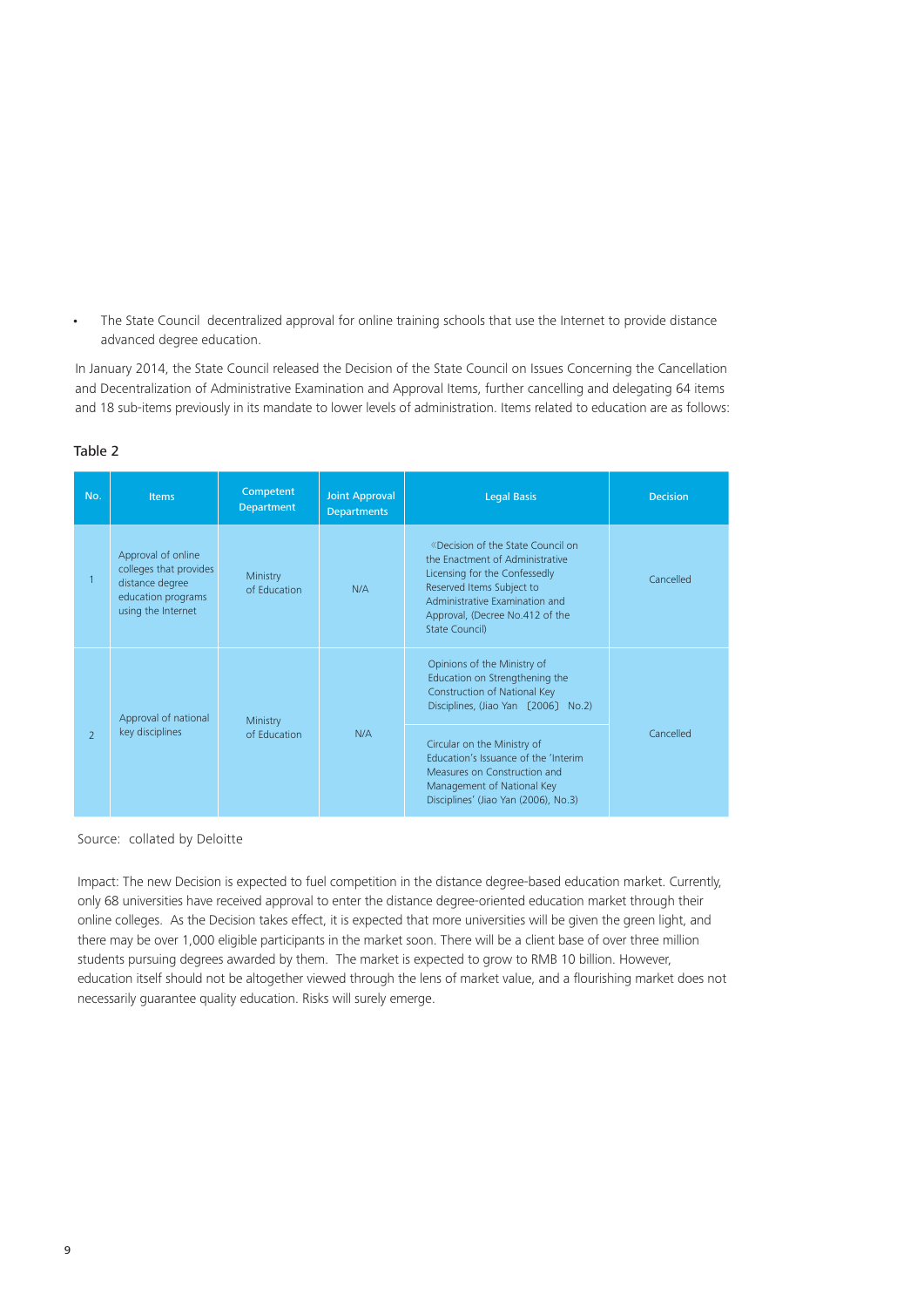English teaching institutions will not be affected by the withdrawal and removal of English test from college entrance exam. **.**

In December 2013, the Ministry of Education posted a message on its website, announcing that it had finalized a general program for reforming the university exam and recruitment system, which sets out rules for classified tests, comprehensive evaluation, and admitting students with diverse qualifications. The highlight of the program lies in reform to the English test. Currently available information reveals that the English test will be removed from the national college entrance exam. That might have a major impact on the prevailing English teaching system. The follow-up implementation of the program has become a focus of attention.

Beijing: The English test score will be reduced by 50 points, and students will also be allowed to take two exams a year

The Framework Program for Reform of the University Exam and Recruitment System 2014-2016, published by the Beijing Education Commission, gives less weight to the English subject in Beijing's college entrance examination, stipulating that the English test score will be reduced from 150 to 100; that English exams will be offered twice a year, and that examinees can take multiple resits, with their best result in three years counting toward the final score.

 Shanghai: There is no set timetable for reforming the English test in its college entrance examination. It is business as usual for next year. Shanghai is preparing a general program for the reform of its college entrance exam and recruitment system according to the direction of the central government and the Ministry of Education. Internal views are being sought at the moment, and public opinions will be solicited at an appropriate time. The reform program will be further refined for the approval of the Shanghai municipal government before its final release.

Impact: Despite the fact that the weight of English is reduced in overall college admissions scores, the current trend of Chinese students studying abroad seems to be continuing unabated, and their enthusiasm for English training remains unbridled. So the policy change will not have any major impact on the English training programs targeting students going abroad and people wishing to improve their workplace English proficiency. Beijing's new policy is quite likely to encourage students to pursue a higher English test score, as their best result from multiple tests will be counting toward the final score. Seen in this light, multiple tests or a single test, students' learning needs remain as great as ever. English language training schools will not be affected.

According to the overall programming of China (Shanghai) Pilot Free Trade Zone, private educa -tion will be encouraged in social services fields. **.**

In September 2013, the State Council released a circular on the overall programming of China (Shanghai) Pilot Free Trade Zone, sketching a general profile of the new initiative. Planning on financial, shipping, trade and cultural projects had been widely expected. What surprised many was that private education was to be introduced into social services fields.

Impact: The opening up of Sino-foreign private education institutions and vocational training institutions will benefit Shanghai's private education companies. This new rule may serve as an additional reference for the amendment of the Private Education Promotion Law.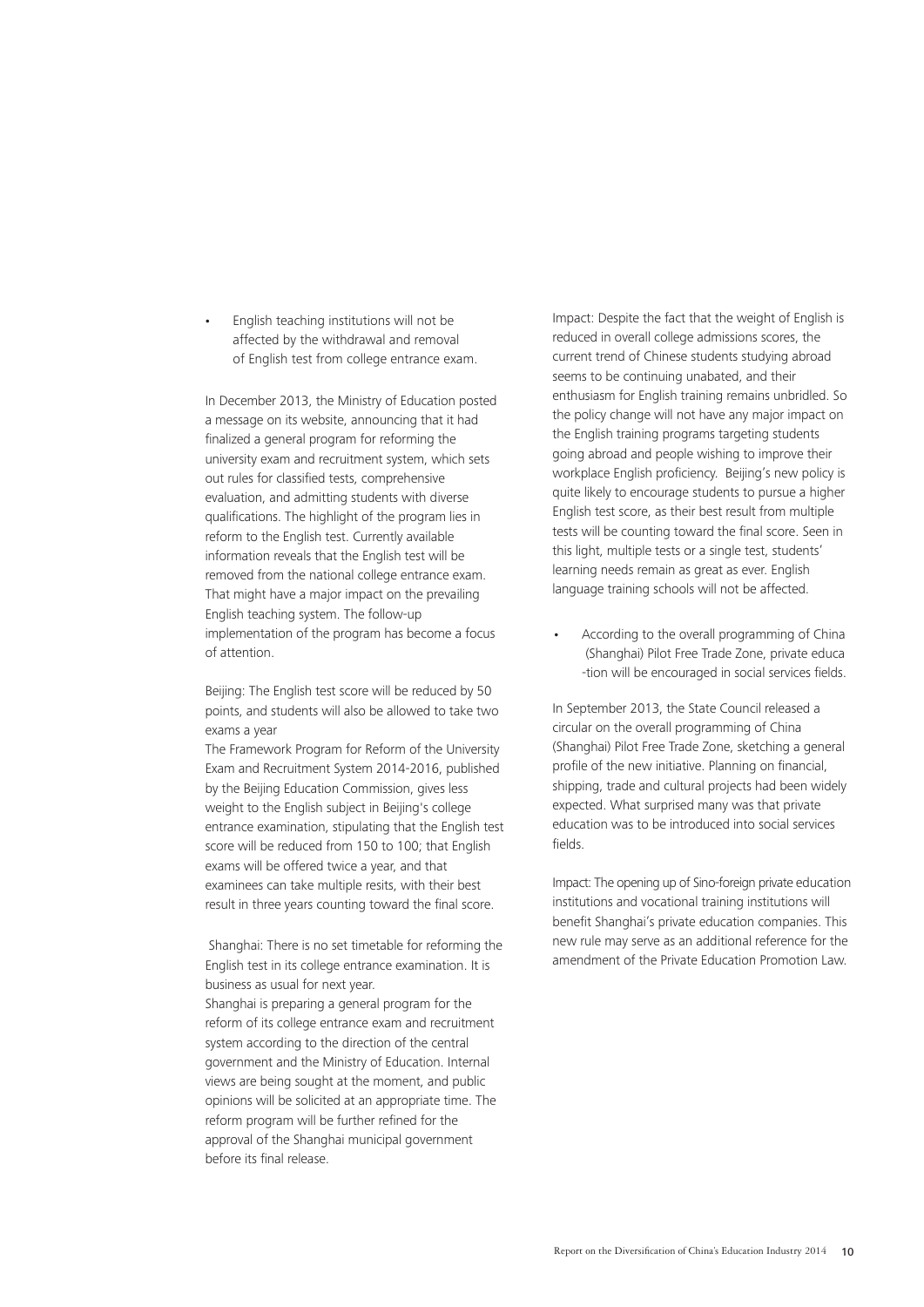## 1.4 Challenges Facing the Private Education Sector in its Further Development

Policy: An amendment of the Private Education Pro -motion Law is urgently needed

**.**

As of February 2014, there had been a large number of education stocks in the A-share market, but none of them was truly private. Earlier, going public by merging with a shell company, Only Education Group had been hailed as a strong candidate for being China's first education stock. The Private Education Promotion Law provides that "private education is a form of public undertaking," and the Education Law also provides that no organization or individual may establish or run a school or any other education institution for profit-making purposes. Existing education legislation requires further amendment to support the development of the market economy. Offcn Future, Huatu Hongyang, Longwen, Juren, and Zhuoyue have shown their intentions to get listed in the A-share market, but have been so far left out of the capital market due to policy constraints.

Technology: The development of Internet tech -nologies is gradually revolutionizing education models

**.**

The development of the Internet is having a more profound impact on and changing China's education market. More and more online education platforms, tools, and content and service provision organizations are emerging. Meanwhile, leading Internet firms like Taobao, Baidu, and Jinshan are looking to this new field for growth. Tarena International, which is filing for an IPO, has built its lead in the IT training market segment by using an online synchronous teaching model, which allows it to tap into virtual classrooms to reach a larger audience without stretching the existing teaching resource and at reduced teaching costs.

The Internet's impact on private education is multifold. Training institutions, degree-oriented education and higher education are increasingly coming under the influence of the Internet. Every link of the private education industry must incorporate Internet-age thinking into its development strategy.

"I was a bit disappointed that the proposal of merging Shanghai Xin Nanyang and Only was rejected by the CSRC, but I believe this will trigger wide discussion on the Private Education Promotion Law, which will eventually lead to the law being amended to suit the development of private education."

Liu Changke, General Manager of Only Education

"We should use Internet-age thinking to consider our business."

Huang Senlei, President and CEO of Jinghan Education

"The advent of online education has torn through the university campus fence. It is therefore important that universities reconsider and reshape their relationships with society, so that they can fulfil the function of serving t he public. As an important means of achieving internationalization of higher education, online education will become a hotly contested arena by institutions of higher education from around the world."

Chen Jining, President of Tsinghua University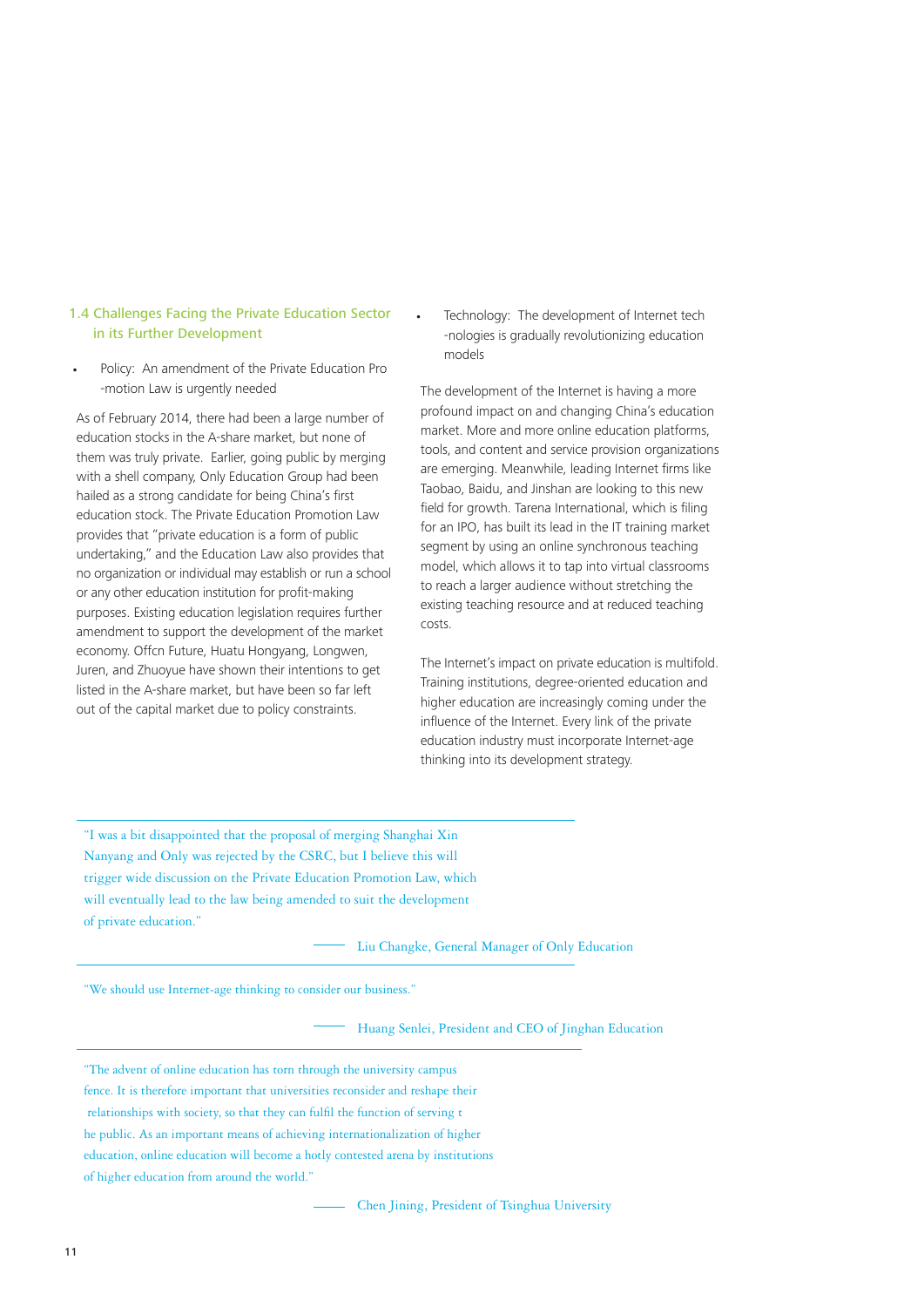Market: Training institutions clinging to traditional models are facing greater competition risks. **.**

In December 2013, a Shanghai-based chain training organization called Yisi went out of business as it had ran out of cash and had been over RMB 10 million in debt. Yisi was not alone: a Beijing-based training organization called Hanlin New Thinking also closed down without a warning at almost the same time. A wave of shutdowns is sweeping across local brands and national chains. The offline training market is reaching relative saturation. In first tier markets, intense competition, difficulties in recruiting students, rising costs and the impact of the Internet-based education models are challenging conventional business models. Reckless expansion at this moment will spell disaster.

Offline training institutions should have a review and recap of the local demography, industries, consumer attitudes and their career development needs; and cater to multiple groups of potential clients and develop corresponding curriculums. On the back of a sound system and stronger cash flow levels, they can expand to other locations. This is a process that all

private education and training institutions must go through in the early stage. For 2014, training institutions must get down to the implementation details.

Brain drain remains one of the biggest challenges facing private education institutions **.**

The education industry is characterized by stable cash flows and generous profits. Many small- and medium-sized startup teams are jumping into the bandwagon of the flourishing online education and have obtained substantial funding. Star teachers' quitting big educating institutions to form startup teams is both boon and bane for the private education industry. For the industry, such independent entrepreneurship brings innovation and fresh competition, and therefore should be encouraged. However, for individual training institutions, this means a brain drain and disintegration of the team, which undoubtedly will cost them dearly. Training institutions must fully develop their core competitiveness, improve management and internal control, and raise the barriers for the competition to imitate, so as to survive and thrive in the intense market competition.

| Teacher's<br><b>Name</b> | <b>Previous Employer and Role</b>                                                                | <b>Resignation Time</b> | <b>New Employer</b>                     |
|--------------------------|--------------------------------------------------------------------------------------------------|-------------------------|-----------------------------------------|
| Zhang Xiaolong           | Star teacher specializing in essay writing in<br>civil service qualifying tests, Huatu Education | August 2013             | yuantiku.com                            |
| Le Jing                  | Most experienced IELST teacher, New Oriental                                                     | June 2013               | <b>YY Online</b><br>Education; Le-edu   |
| Mei Han                  | Teaching director, Naturelaw International                                                       | June 2013               | <b>YY Online Education</b>              |
| Wei Xiaoliang            | President assistant, New Oriental<br>Vision Overseas Consulting                                  | May 2013                | smartpigai.com                          |
| Qu Shaocheng             | Star oral English teacher, New Oriental                                                          | May 2013                | smartpigai.com                          |
| Zheng Rengiang           | Star teacher, Global IELTS                                                                       | <b>May 2013</b>         | <b>YY Online Education</b>              |
| Zhang Chao               | General Manager of the Overseas study department,<br>Education International Cooperation Group   | January 2012            | ShareWithU                              |
| Ma Jun                   | Director of the North America<br>VIP Program, New Oriental                                       | <b>July 2011</b>        | Self-employed,<br>founder of xiaoma.com |

## table 3: Star teachers of offline education institutions are leaving for online education fields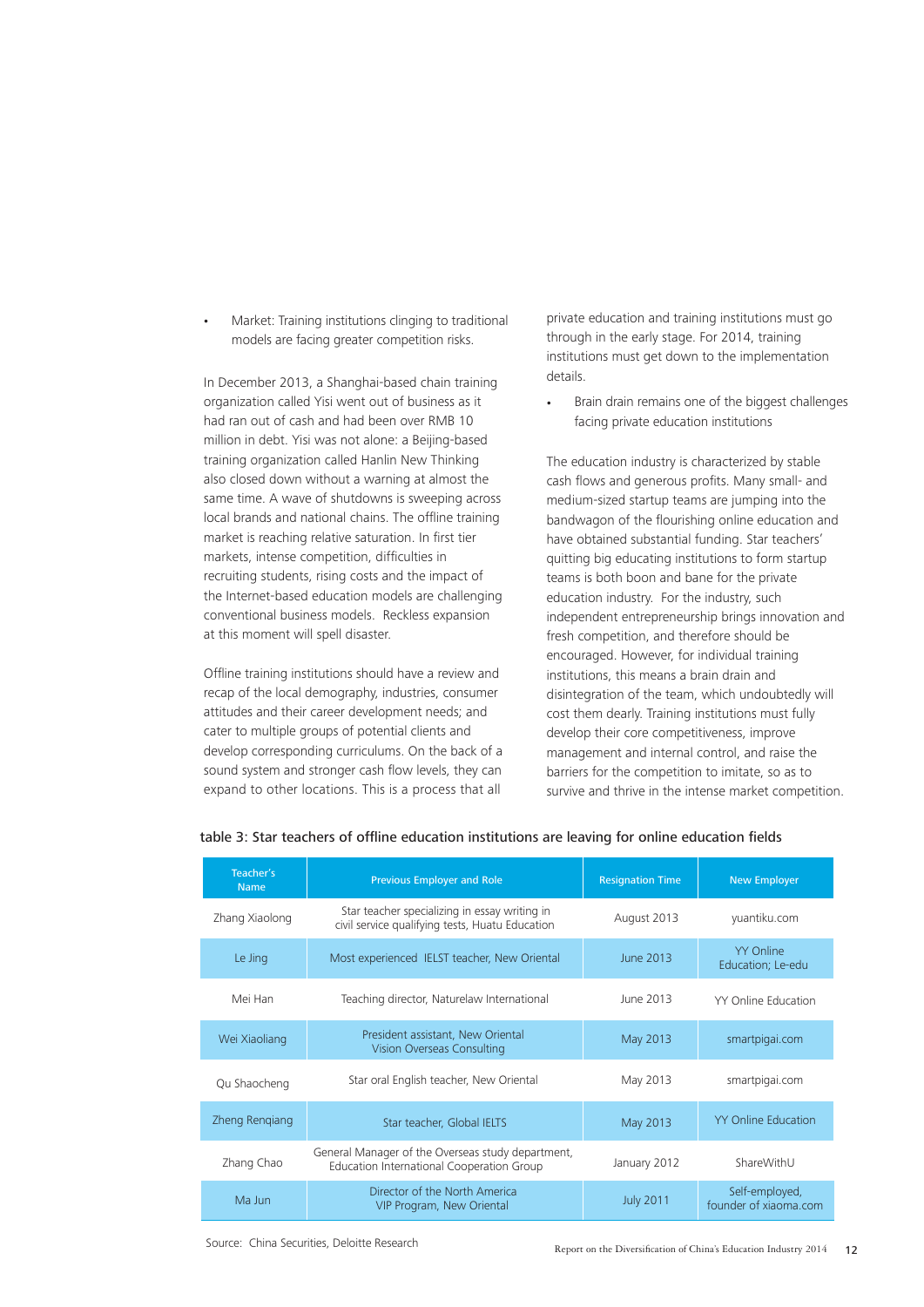## Chapter 2. Diversification of China's Private Education

In the last two decades, China's private education has gone from a boom period of rapid development to today's consolidation phase. Both private schools and training institutions should start to implement lean management in place of extensive operations, paying more attention to the diversification trend of the industry. Meanwhile, they should attune their operational philosophy to the latest developments in Internet technologies.

## 2.1 Private Schools' Diversification Path

**.** Current status of international schools

In recent years, international schools have increased in number in China. This chapter focuses on international primary and secondary schools ("international schools") to analyze the diversification path of private schools in general. According to International School Consultancy Group, in the past 12 years, the number of international schools registered in mainland China has increased from 22 to 338, a CAGR of 25%. It is expected that the number will be close to 500 by 2015, taking into consideration international programs run by public schools. The driving force behind such growth is Chinese parents' need for a diversified education for their children as they get richer. China's existing exam-oriented system can no longer satisfy students and parents' long-term needs for quality education. International schools, with featured curriculum and courses that prepare students for further studies in overseas universities, have been thriving.

## Graph5: Schools for Foreigners' Children Approved by the Ministry of Education



Source: www.askci.com, Collated by Deloitte

Currently, international schools have expanded their business scope to recruit more than foreign students. Specifically, they fall into the four categories:

Category 1: International schools run by foreign institutions, foreign-funded enterprises and branches of international organizations in China legally established in China, or foreigners legally residing in China ("Foreign-established international schools"), such as Shanghai American School and Western Academy of Beijing.

Category 2: Schools that admit both Chinese and foreign students, such as Alcanta International College, Beijing World Youth Academy, and Oxford International School of Changzhou. These schools use international curriculums and have independent campuses; they are international, in terms of their teaching philosophy, infrastructure and the composition of students.

Category 3: International programs run by local schools. These programs offer Advanced Placement and A-Level courses exclusively to Chinese students in a traditional Chinese classroom, following Chinese teaching philosophies. Strictly speaking, they do not count as international schools. Students attending such programs share the same infrastructure and teaching resources with regular students (who aim for Chinese universities), and take part in the student council and other community activities.

Category 4: tutoring centers run by foreign institutions or individuals.

China's international schools are mostly based in Beijing, Shanghai and Guangzhou. There is a positive correlation between the number of international schools and a city's speed of economic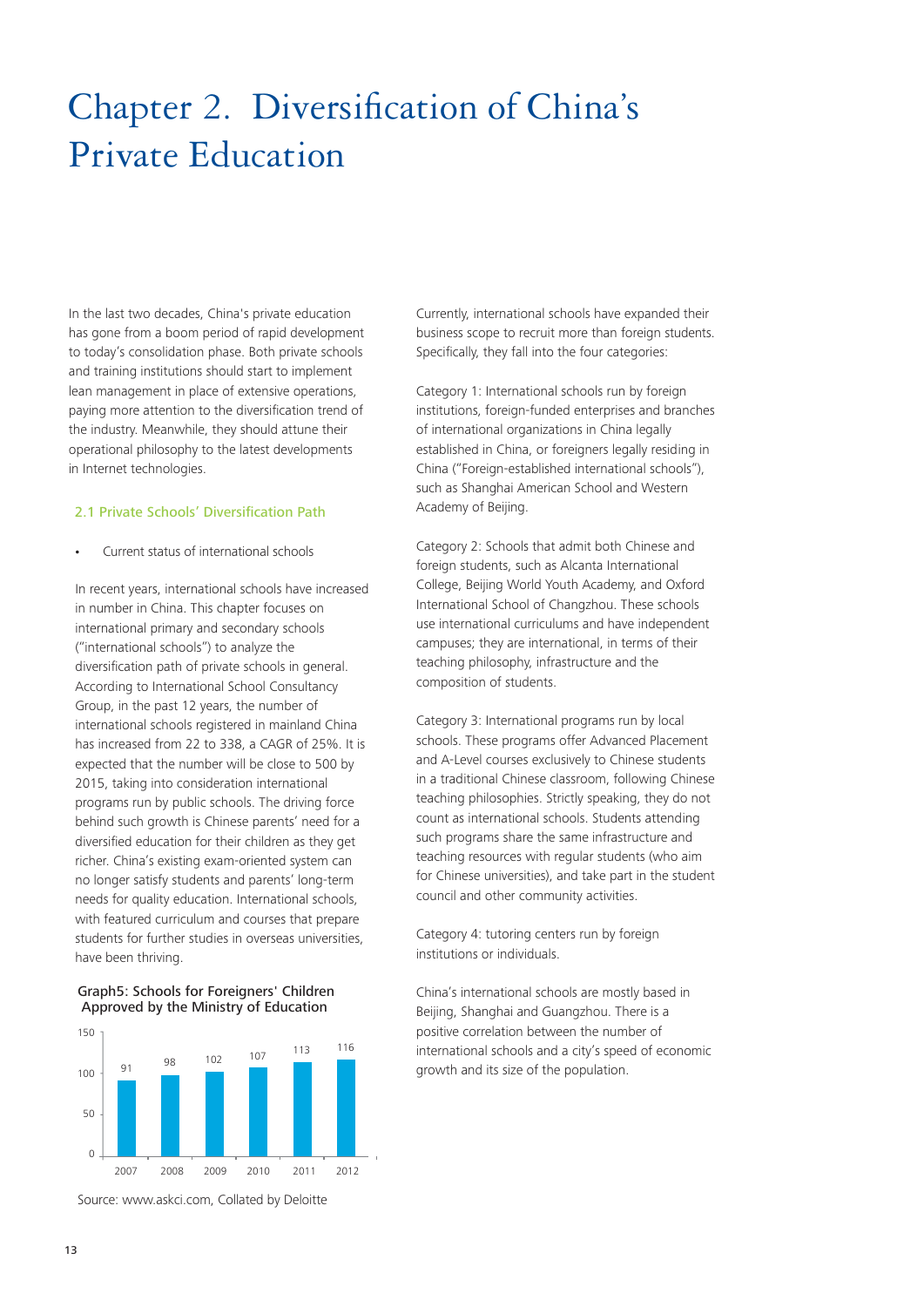| Top 10 Provincial Capitals and Municipalities with the Largest Number of International Schools |              |                                        |                |                |  |  |
|------------------------------------------------------------------------------------------------|--------------|----------------------------------------|----------------|----------------|--|--|
| No.                                                                                            | City         | No. of<br><b>International Schools</b> | <b>Private</b> | <b>Public</b>  |  |  |
| 1                                                                                              | Beijing      | 69                                     | 41             | 28             |  |  |
| $\overline{2}$                                                                                 | Shanghai     | 39                                     | 30             | 9              |  |  |
| 3                                                                                              | Guangzhou    | 20                                     | 11             | 9              |  |  |
| $\overline{4}$                                                                                 | Chengdu      | 15                                     | 7              | 8              |  |  |
| 5                                                                                              | Nanjing      | 11                                     | 8              | 3              |  |  |
| 6                                                                                              | Hangzhou     | 11                                     | 5              | 6              |  |  |
| $\overline{7}$                                                                                 | Shenzhen     | 8                                      | $\overline{7}$ |                |  |  |
| 8                                                                                              | Tianjin      | 8                                      | 4              | $\overline{4}$ |  |  |
| 9                                                                                              | Chongqing    | 8                                      | 5              | 3              |  |  |
| 10                                                                                             | Shijiazhuang | 7                                      | $\overline{2}$ | 5              |  |  |

## Table 4

Source: Sina Education, Collated by Deloitte

International schools that recruit Chinese students are required to follow China's compulsory education rules in designing curriculums for primary and secondary students, but they can be relatively flexible when designing high school curriculums. International high schools' curriculum largely comprises Chinese courses, language courses and international courses, which include IB, A-Level and AP courses. In theory, these three courses help student apply for prestigious universities around the world. Students are advised to choose schools based on their intended universities. Those who choose to study in the U.S. should go to schools that offer AP courses, which are overseen by the College Board; those choosing the U.K. should take A-Level courses, which are hosted by University of Cambridge Local Examinations Syndicate. IB courses are developed by the International Baccalaureate Diploma Program, and with an IB diploma, students can apply for universities in many western countries. According to Sina Education's rough estimation, IB courses are offered in the majority of China's international schools, accounting for around 46 percent of all, followed by AP and A-Level courses.





Source: Sina Education, collated by Deloitte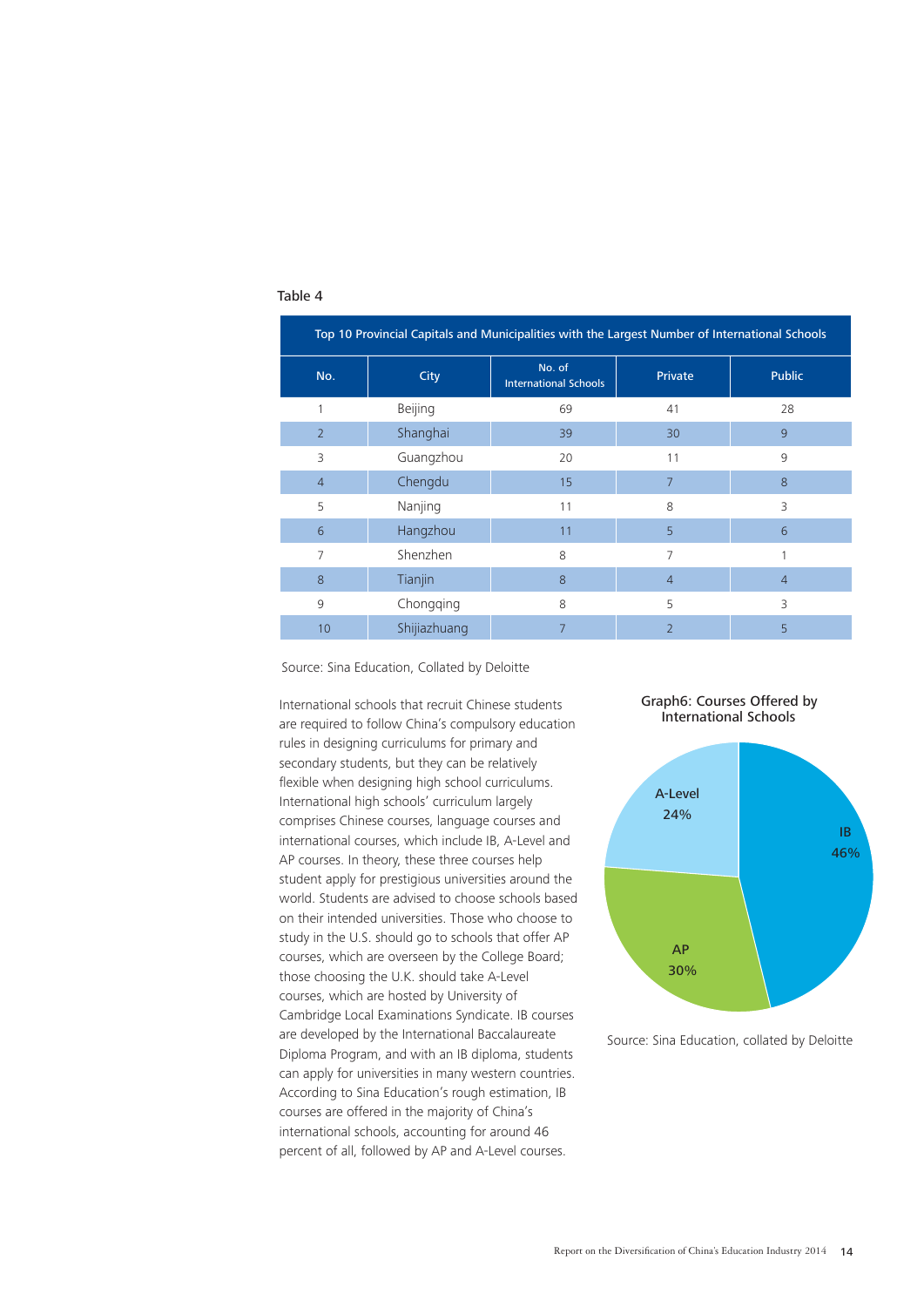The U.S. still tops the chart of the most popular destinations for Chinese students, followed by the U.K. and Canada. Australia ranks a close fourth. These four English-speaking countries are Chinese students' top choices.

> Graph7: Most Popular Destinations Targeted by International Schools



Source: Sina Education, Collated by Deloitt

**.** International schools' diversified path of growth

For International schools, the barrier to entry is very high, as they have long education cycles, and they must meet the government's rigid requirements for the campus area and facilities. So they are still in their infancy, and they are diversifying largely through regional expansion.

They may go about regional expansion by establishing branches either in China or overseas. When establishing new branches in China, they have to consider the local economic conditions, educational needs, management of teaching resources, and the needed space for the campus. International schools used to buy land from the local government at discount prices. But now, rising land prices have made this method too expensive, and they are opting for Chinese-foreign joint venture schools. Dalian Maple Leaf International School, for instance, has been using this approach to expand its market over the last two years. It contributes brand and management expertise, while its partners – local governments and real estate developers—contribute land tenure and campus, respectively. This arrangement greatly reduces the cost of land on the part of Dalian Maple Leaf Education Group.

International schools should also fully tap into the effective demand in the local market, and make better use of the brand clout and resources. For example, on top of primary and secondary programs, they can offer kindergarten and pre-school courses; they can also provide students intending to study abroad with more value-added services. Such efforts help boost brand recognition and increase students and their parents' stickiness to the school.



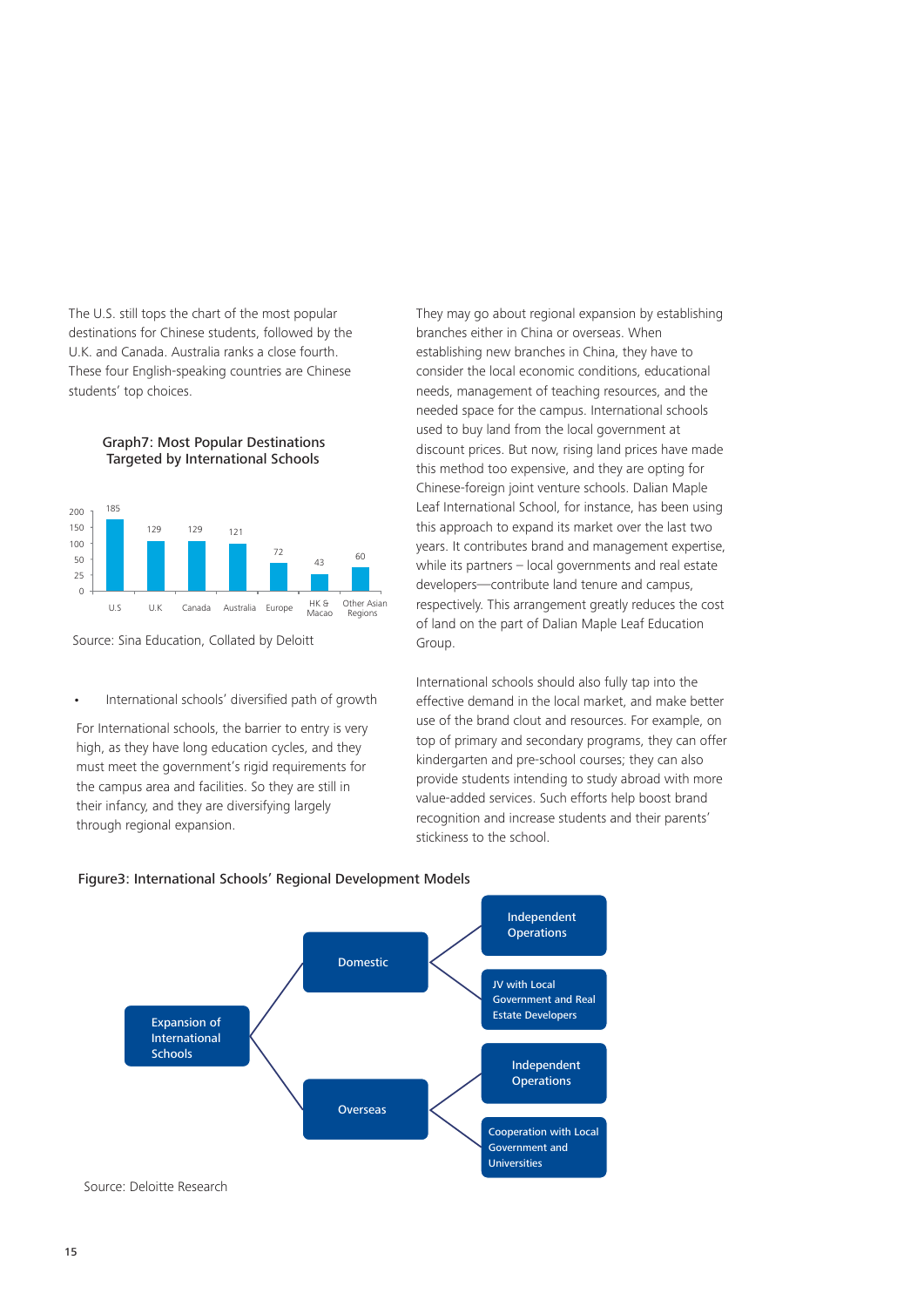While they expand at home, international schools must consider replicating their management models and experience as soon as they have the needed human resources. For example, Dalian Maple Leaf has two superintendents, responsible for designing Chinese and Canadian courses; steering and assessing curriculum teaching; and reporting to the President's Advisory Council. All of its branches use the same textbooks, to ensure that students are exposed to the same content. Every campus contains multiple schools – primary, secondary and high schools. Some even have schools for foreigners' children.



## Figure4: Management Structure of Dalian Maple Leaf, Wuhan Branch

Source: Publicly-available Information, Collated by Deloitte

The general principal assumes overall responsibility for the administration of the school, and reports to the president of the group, while headmasters at every campus report to the principal. Operationally, finance, human resource and logistics report to the schoolmaster as well, but functionally, they report to the president of the group though a uniform management system. Such a management structure ensures standardization of the curriculum system, resource optimization and reduced operational costs through economies of scale, thus making the group successful.

On the other hand, China's international schools have just begun to go global. As China continues to grow and its communication with the world intensifies, the world is placing a greater demand for China's education. For example, by 2012, the Confucius Institute, a non-profit initiative launched to teach Chinese and spread Chinese culture across the world, had established over 400 branches and over 500 Confucius classes for primary and secondary school students in 108 countries. In 2006, Huijia Educational Organization established Chinese International School in Singapore, and is establishing more schools in the U.S., Australia and Germany. In 2011, Dalian Maple Leaf Education Group entered into a partnership agreement with Camosun College, under which Dalian Maple Leaf would run a school in Canada independently using Camosun's resources.

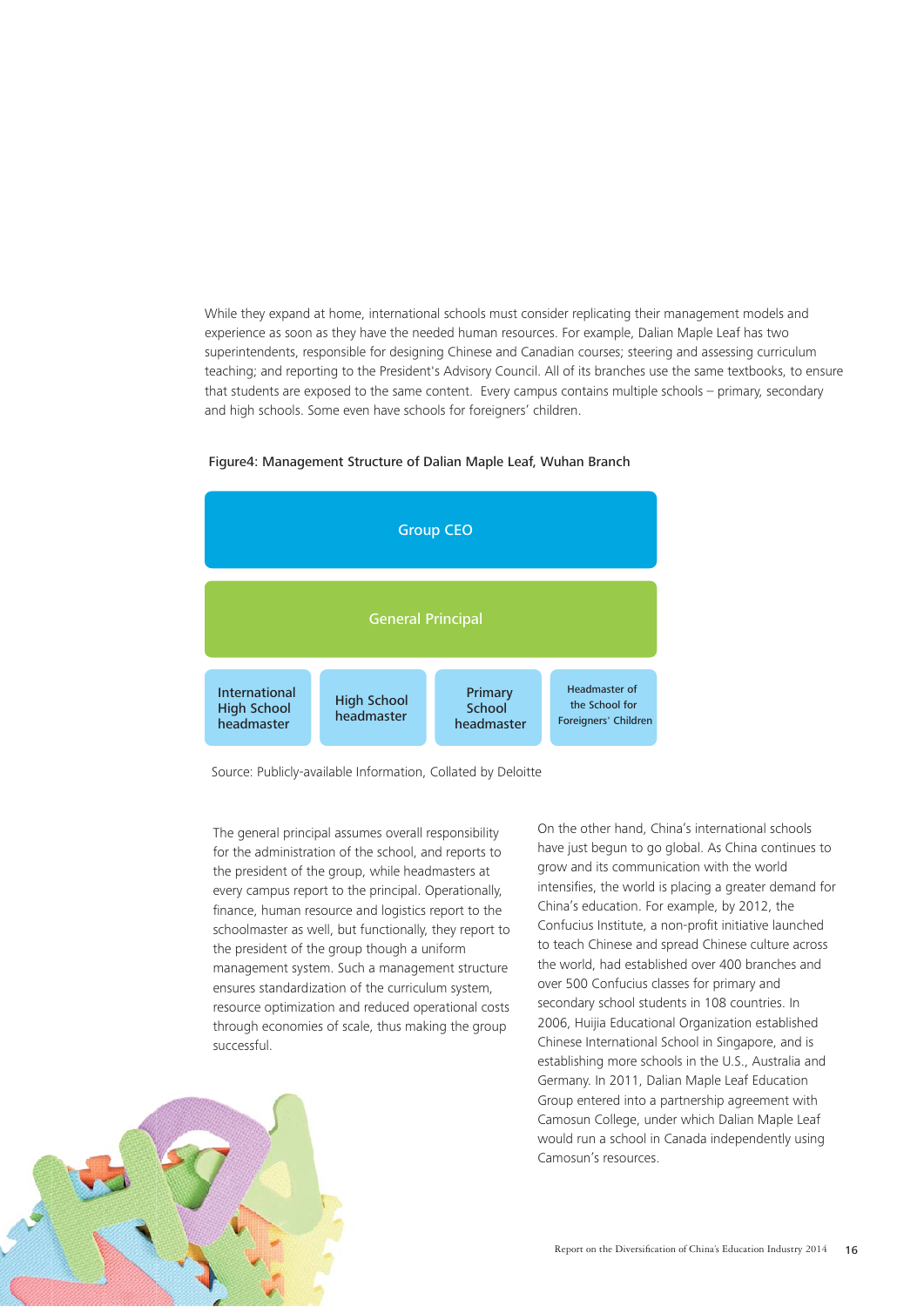## 2.2 Training Institutions' Diversification Path

**.** Coping with rising costs through diversification

The rapid development of the training market  $-$  at an annual rate of 25 percent – in China in the last decade has been driven by the country's fast-growing economy and expanding demand in the education market. Business groups that entered the market early have established learning centers and reinforced their brand standing through more powerful marketing. Some have replicated their successful models in other economically advanced cities using financing vehicles. All these years of rapid expansion have seen the emergence of some leading brands in every segment of the training market. Now, education and training groups need to consider their next step forward, as the Internet threatens to upend conventional models.

Surveys show that teachers' compensation, marketing and rent represent the chunk of the management costs for most training institutions. In recent years, teacher pay and rent have been rising, posing great challenge for their operations. According to data released by Wind, Beijing's prime office buildings rose 78 percent in 2013 compared with 2010. In Shanghai, prime rents grew by 14 percent during the same period; and in Guangzhou and Shenzhen, 30 percent and 33 percent, respectively. Teacher salaries and marketing costs keep rising at 10-20 percent annually.

To cope with the rising costs, training institutions should try to improve their efficiency through a number of measures. See figure below.

## Graph8: Training Institutions' Cost Breakdown





Source: Deloitte Research

## Graph9: A Comparison of Prime Rents in Big Cities (RMB/Month/㎡)



Source: Wind, Collated by Deloitte

## Figure5

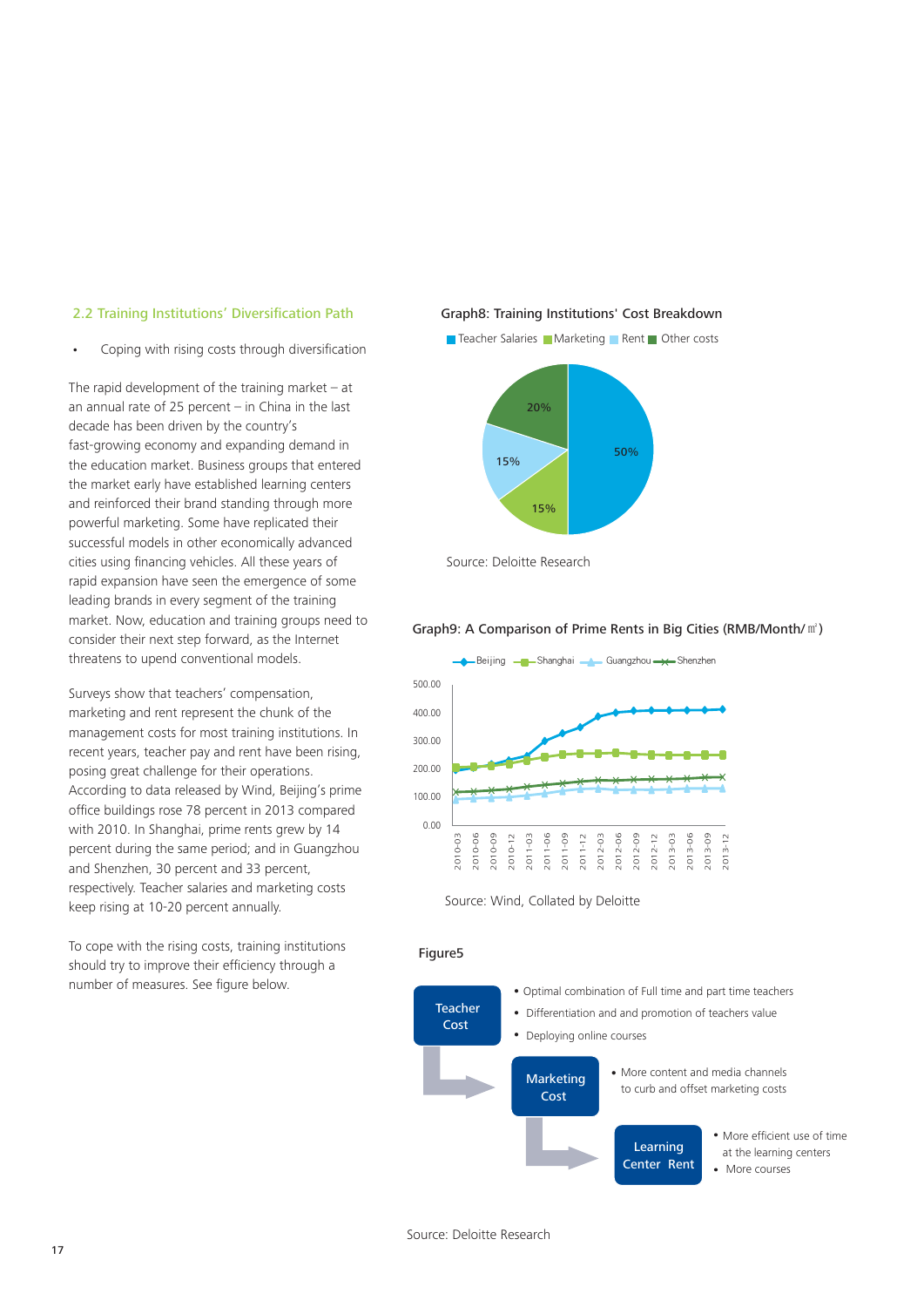Diversified investment to address challenges of the Internet **.**

In the face of the sizzling hot online education trend, training institutions should integrate the Internet into their growth strategy. The Internet has already dealt a heavy blow to the retail, banking and service industries. And its simmering technological evolution is about to reach a tipping point soon, threatening to turn conventional training institutions on their heads. Offline education does have many irreplaceable characteristics, but 2014 will be a watershed year for the industry, when online and offline channels merge. This may happen first in a certain training institution, since it is standardized products and business models with short processes that are most vulnerable to the Internet's shock.

Investment in online education through M&A can minimize the impact of the Internet. A case in point is TAL Education Group, which has completed its expansion into the online sphere through multiple M&A deals. It entered the pre-school online education market by acquiring in BabyTree; has indirectly reduced operational costs and increased experience by controlling jmdedu.com, one of the leading media sites in the industry; and has accumulated useful experience in live web streaming of lectures through investment in duobei.com. TAL's M&A within the industry, especially in online education, has helped it achieve growth in a comprehensive yet measured way.

| <b>Date</b>       | <b>Iconic</b><br>Companies<br><b>Acquired</b> | Industry                                                                                              | <b>Transaction</b><br>Amount<br>(in 1,000 USD) | <b>Equity</b> |
|-------------------|-----------------------------------------------|-------------------------------------------------------------------------------------------------------|------------------------------------------------|---------------|
| January 28, 2014  | BabyTree                                      | A website on maternal<br>and child care                                                               | 24,150                                         | N/A           |
| January 1, 2014   | jmdedu.com                                    | A new media site in the<br>education industry                                                         | N/A                                            | N/A           |
| December 5, 2013  | kaoyan.com                                    | An information publishing<br>platform dedicated to<br>postgraduate entrance exams                     | 8,500                                          | N/A           |
| October 1, 2013   | duozhi.com                                    | A professional media site<br>dedicated to private education                                           | N/A                                            | N/A           |
| July 15, 2013     | duobei.com                                    | A website offering<br>videotaped lectures                                                             | 3.080                                          | 16.85%        |
| February 28, 2013 | ilizhi.com                                    | An education service institution<br>offering a variety of experience<br>packages to teenage customers | 2,410                                          | 6.00%         |

## Table5: Investments Made by TAL Education Group

Source: CVsource, Deloitte Research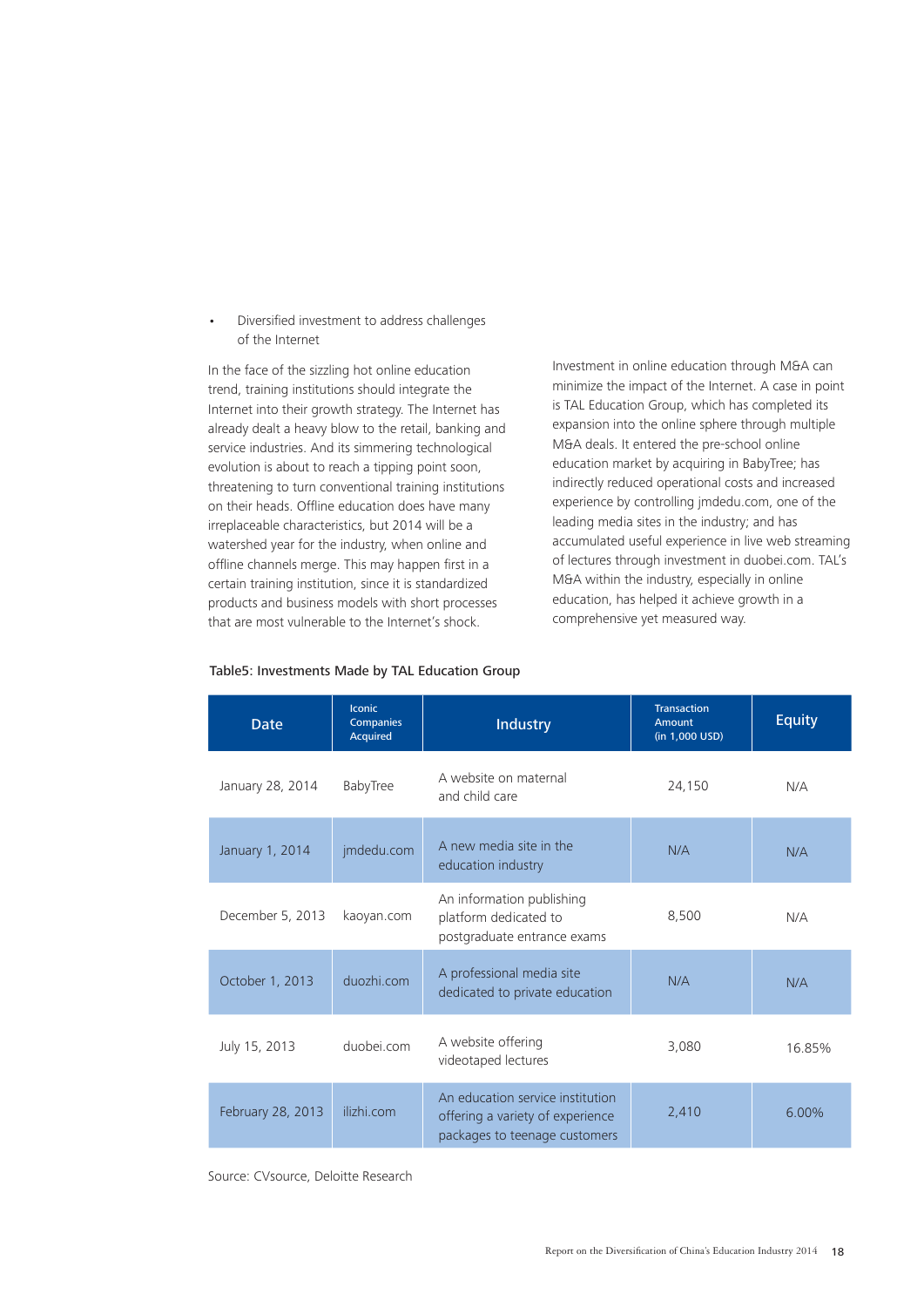## 2.3 China's Private Education Groups are Active in M&A

The diversification of the education industry has been driven by M&A. The year 2013 saw a record high of 16 deals, worth a total of 272 million USD, compared with 445 million USD in 2011. As education and training institutions grow, the industry will become increasingly concentrated. M&A is expected to remain active in 2014, as the private education market matures.





Source: CVsource, Deloitte Research Source: CVsource, Deloitte Research

In 2013, 98 percent of the industry's M&A deals happened at home.

On the demand side, education groups accounted for 50 percent of the deals; Internet firms, 6 percent; and institutional investors from outside the industry, 44 percent. By deal volume, 59 percent were from institutional investors, and the rest 41 percent, education groups. As the time when this report is prepared, no data was available on the volume of deals by Internet firms.

### Graph11: Types of M&A Deals in the Education Industry 2013(By Volume)



### Graph12: Buyers in the M&A Transactions 2013



Source: CVsource, Deloitte Research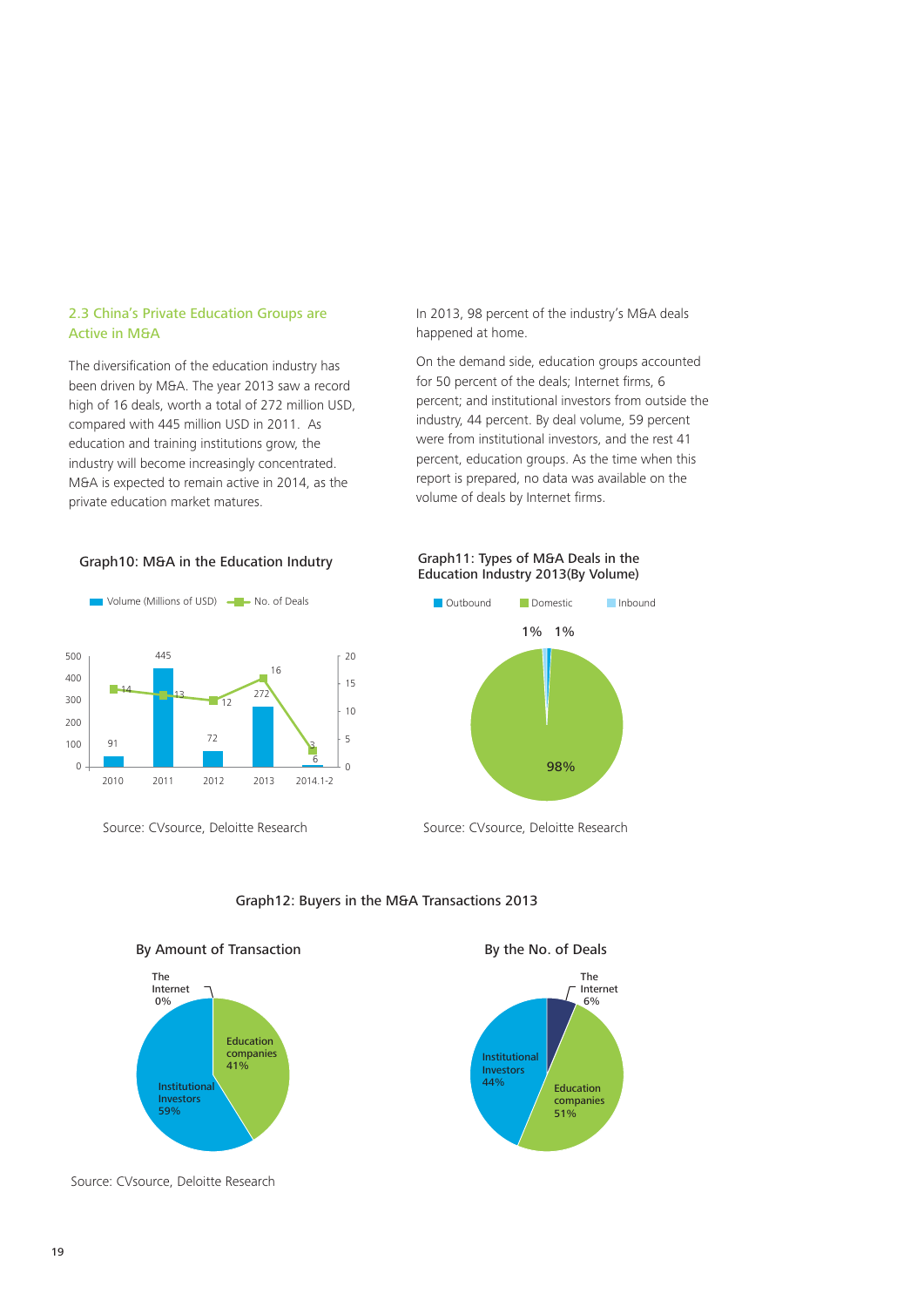In 2013, the largest number of M&A deals happened in the online education market segment, followed by vocational training. By the volume of deals, education service was the largest segment, followed by online education. These features support the view that diversifying product offering through M&A is a convenient and easy-to-follow pathway to rapid development.

Education institutions should adjust and coordinate their operations following M&A. What matters is not the number of deals they make, but the potential synergy between new and existing businesses. A new business should be a beneficial supplement to the existing core products, or help the core curriculums attract potential customers or expand market. Effective management of a new addition is a big challenge. Dalian Maple Leaf international school dismissed the franchise model altogether, lest that franchises may damage the group's reputation – particularly vital for an education company –



## Graph13: Sellers in the M&A Transactions 2013

Source: CVsource, Deloitte Research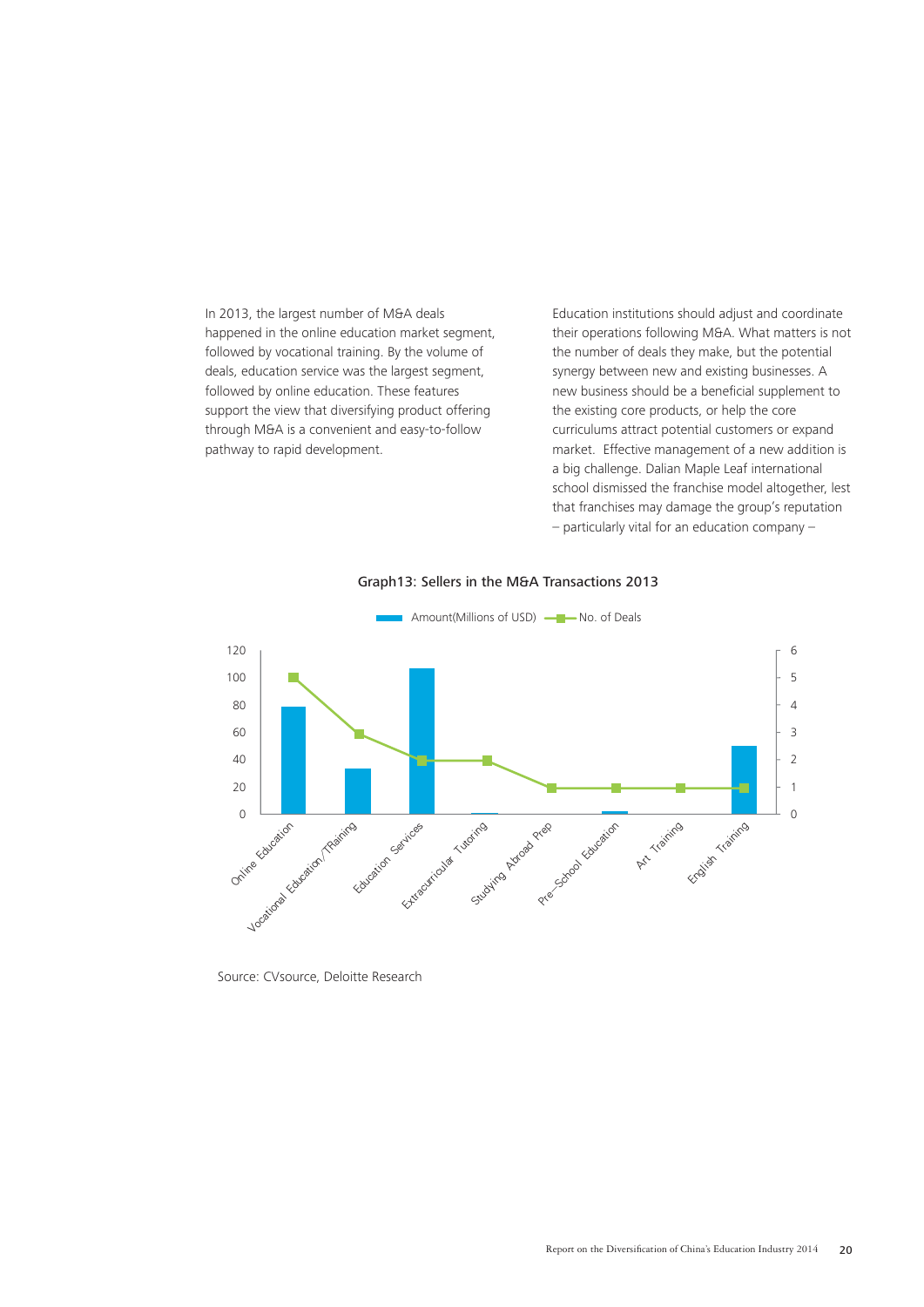## Chapter 3. Internet in China's Education Market

In recent years, the traditional offline education has been challenged by soaring office rents and labor costs. The diverse needs of consumers have been inclining the teaching structure towards smaller class sizes and more VIP services. In this context, the training industry is confronted with increasingly noticeable challenges like higher costs, lower revenues, and difficult promotion of prime examples. The popularity of the Internet and smartphones has led to remarkable improvements on the mobile tools and the Internet environment as a whole.

The traditional education has its limitations that have fueled growing demand for personalized learning, which is increasingly extending to other areas. Thanks to the national curriculum reform, local education infrastructure, and virtual campus initiatives, online education has been widely seen as having the huge potential for growth.

The mobile Internet technological advance and massive market investment have contributed to the accelerated growth of online education, especially that on mobile platforms. According to Deloitte Research, statistics show that an average of 2.3 online education companies were registered in China in 2013. From 2013Q1 to 2014Q1, more than 30 such companies, in China and abroad, received investments. However, unlike the U.S. competitors boasting hundreds of millions worth of investment, Chinese online education companies are mostly backed up by angel investors with smaller financing contributions.



## Table 6

| Investment in Online Education |               |                      |                                |                         |                         |  |
|--------------------------------|---------------|----------------------|--------------------------------|-------------------------|-------------------------|--|
| Period                         | Company       | <b>Business</b>      | <b>Investors</b>               | <b>Financing Amount</b> | <b>Financing Rounds</b> |  |
|                                | Lynda         | Vocational Education | <b>NA</b>                      | \$103 million           | Venture Capital         |  |
|                                | Pluralsigt    | Software Courses     | Insight Venture                | \$27.5 million          | Venture Capital         |  |
| 201301                         | <b>Babbel</b> | Multimedia Teaching  | Reed Elsevier Ventures         | \$10 million            | Series B                |  |
|                                | Studyblue     | eSchoolbag           | Great Oaks                     | \$9 million             | Series A                |  |
|                                | CreativeLIVE  | Creative Education   | <b>Creative Artists Agency</b> | \$21.5 million          | Series B                |  |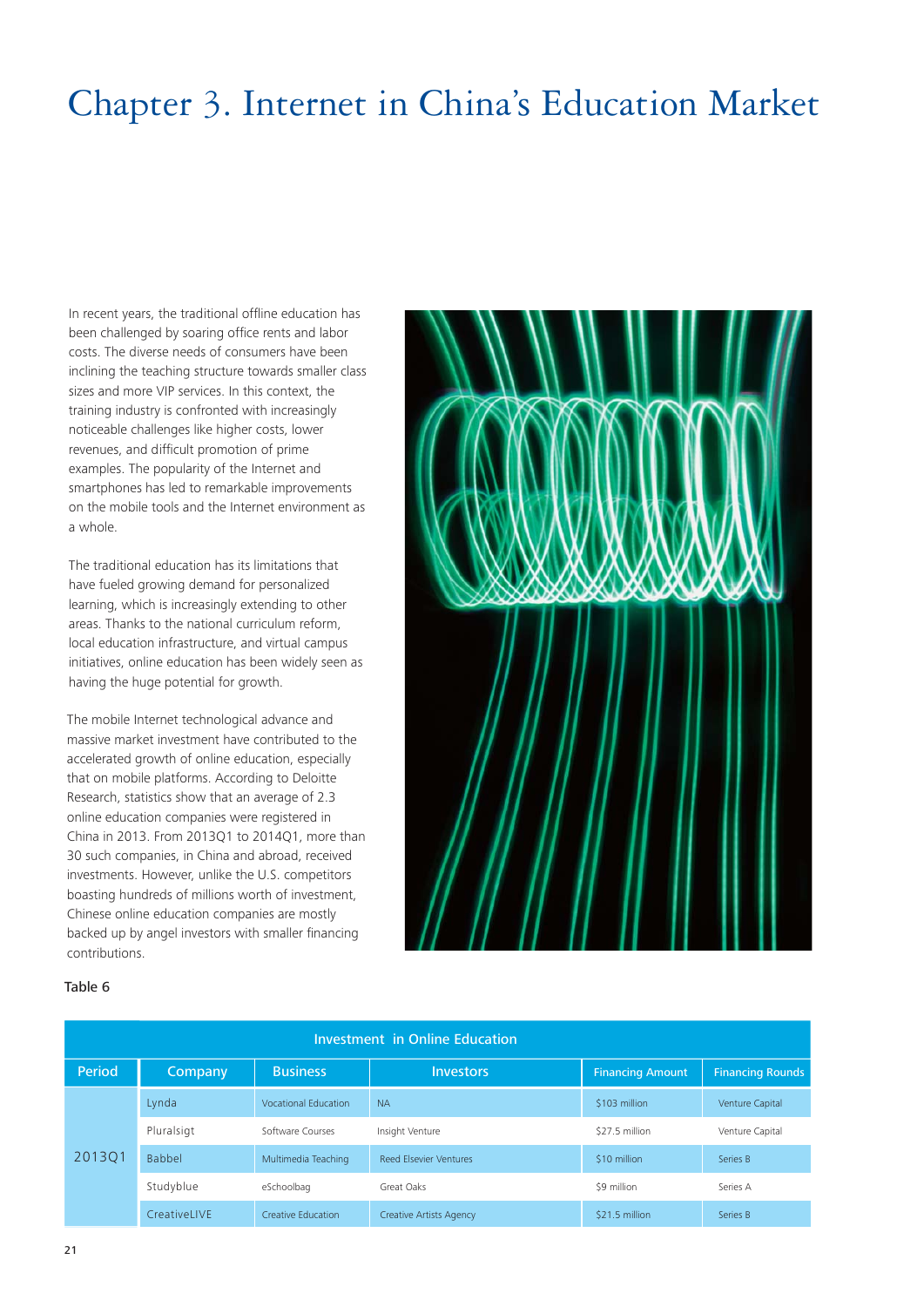| <b>Investment in Online Education</b> |                                                     |                                |                                                               |                         |                                      |  |
|---------------------------------------|-----------------------------------------------------|--------------------------------|---------------------------------------------------------------|-------------------------|--------------------------------------|--|
| Period                                | Company                                             | <b>Business</b>                | <b>Investors</b>                                              | <b>Financing Amount</b> | <b>Financing Rounds</b>              |  |
|                                       | Alo7                                                | Childhood Education            | Qualcomm Ventures / Vickers Venture Partners                  | \$20 million            | Venture Capital                      |  |
|                                       | <b>WYZC</b>                                         | Vocational Education           | ZhenFund                                                      | \$2 million             | Venture Capital                      |  |
|                                       | Yingding Education                                  | Pre-test Training              | Golden Rock Venture Capital                                   | ¥ 30 million            | Venture Capital                      |  |
|                                       | 51Talk                                              | Oral English                   | ZhenFund                                                      | \$2 million             | Venture Capital                      |  |
|                                       | Yinghe Edu                                          | Learning Platform              | <b>TBP Capital</b>                                            | \$5 million             | Venture Capital                      |  |
| 2013Q2                                | <b>XSTeach</b>                                      | <b>IT Training</b>             | <b>NA</b>                                                     | ¥15 million             | Venture Capital                      |  |
|                                       | 91 waijiao                                          | Oral English                   | NetEase                                                       | \$4 million             | Venture Capital                      |  |
|                                       | YuanTiKu                                            | Test Library                   | <b>NA</b>                                                     | \$3 million             | Venture Capital                      |  |
|                                       | DuoBei                                              | Tools Platform                 | Tomorrow Advancing Life                                       | \$3.08 million          | Venture Capital                      |  |
|                                       | EachBaby                                            | Early Childhood<br>Education   | Hejun Capital / Easy Capital Partners<br>/PreAngel Investment | ¥10 million             | Venture Capital                      |  |
|                                       | Hujiang Class                                       | Socializing                    | ΝA                                                            | \$23 million            | Venture Capital                      |  |
|                                       | Super Course Schedule                               | <b>Campus Socializing</b>      | Sequoia Capital / ZhenFund                                    | Over ¥ 10 million       | Venture Capital                      |  |
|                                       | ChuanKe                                             | Tools Platform                 | Baidu                                                         | \$2 million             | Strategic Investment                 |  |
| 2013Q3                                | YuanTiKu                                            | <b>Test Library</b>            | Matrix Partners China / IDG                                   | \$7 million             | Venture Capital                      |  |
|                                       | Iwmgh                                               | English Vocabulary<br>Learning | China Growth Capital                                          | ¥ millions              | Venture Capital                      |  |
|                                       | LiuLiShuo                                           | Oral English                   | <b>GGV Capital</b>                                            | \$ millions             | Venture Capital                      |  |
| 2013Q4                                | KaoYan                                              | Postgraduate Preparation       | Tomorrow Advancing Life                                       | \$8.5 million           | Merger                               |  |
|                                       | More Fun, More English                              | English Vocabulary<br>Learning | Gobi Partners                                                 | ¥ 8 million             | Venture Capital                      |  |
|                                       | Clever                                              | Data Interface                 | Sequoia Capital                                               | \$10 million            | Venture Capital                      |  |
|                                       | Open Sesame                                         | Training Program Search        | Partech Ventures                                              | \$8 million             | Series A                             |  |
|                                       | <b>Baby Tree</b>                                    | Maternity & Infant Care        | Tomorrow Advancing Life                                       | ¥ 150 million           | Strategic Investment                 |  |
|                                       | 100 Online Education                                | <b>Studying Abroad</b>         | Huanjun                                                       | <b>NA</b>               | <b>Business Demerger</b>             |  |
|                                       | Renaissance                                         | K12                            | Google                                                        | \$40 million            | Venture Capital                      |  |
|                                       | 2U                                                  | <b>Higher Education</b>        | <b>IPO</b>                                                    | \$100 million           | Listed                               |  |
| 2014Q1                                | Duolingo                                            | Language Tools                 | Kleiner Perkins                                               | \$20 million            | Series B                             |  |
|                                       | China Distance Education<br><b>Holdings Limited</b> | Vocational Education           | Additional Shares Issuance                                    | \$120 million           | <b>Additional Shares</b><br>Issuance |  |
|                                       | Junteng International                               | Audio Teaching                 | Tencent                                                       | 30% ownership           | Angel Investment                     |  |
|                                       | <b>VIPABC</b>                                       | Oral English                   | Alibaba / Temasek / Qiming Venture Partners                   | \$100 million           | Series A                             |  |
|                                       | Tarena                                              | <b>IT Training</b>             | <b>IPO</b>                                                    | \$100 million proposed  | Listed                               |  |
|                                       | KaiKeBa                                             | General IT Platforms           | Fosun Kunzhong Capital                                        | \$20 million            | Series A                             |  |

Source: Soho Education, Collated by Deloitte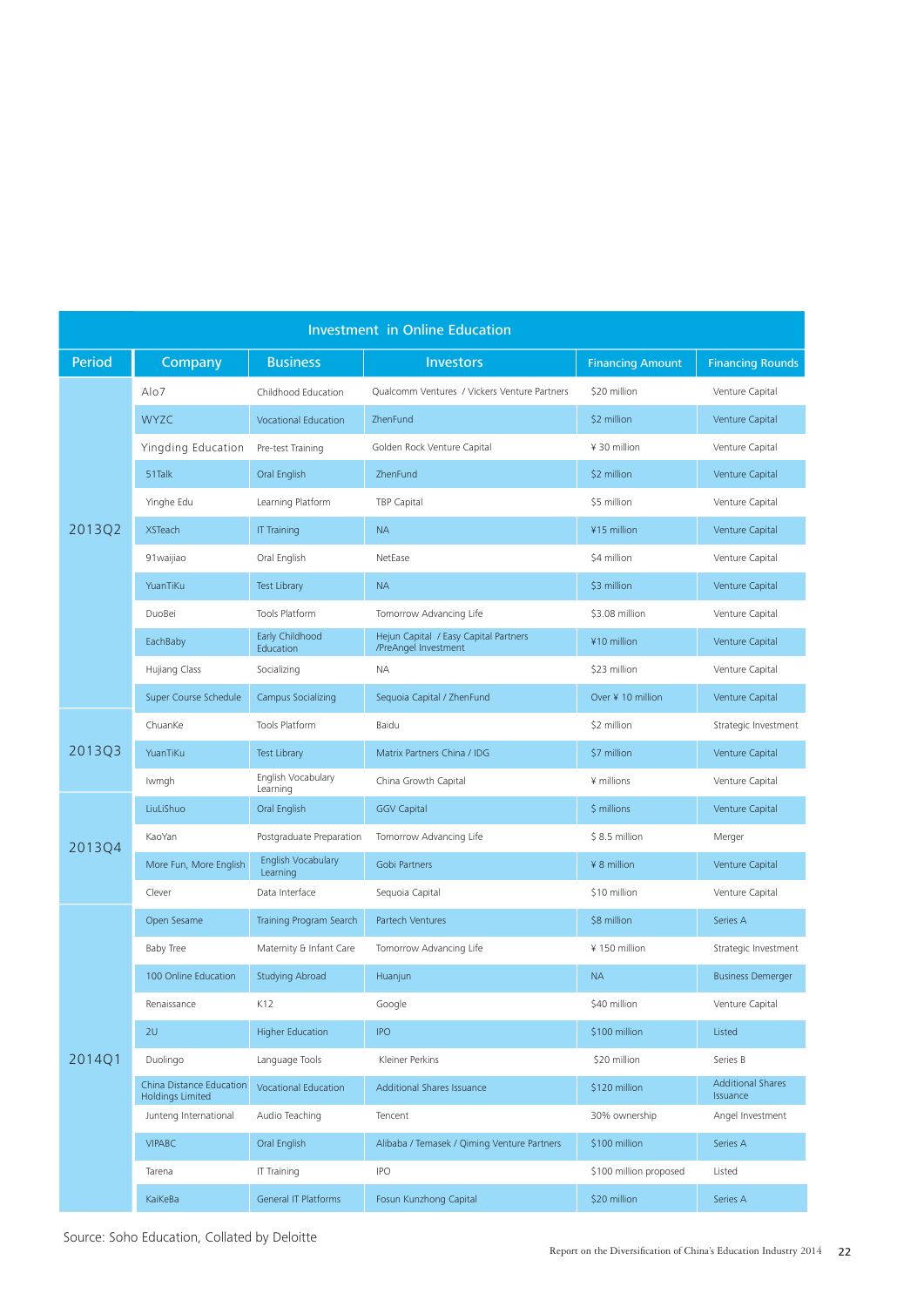## 3.1 Development of Online Education

After the integration of industries like shopping. tourism, and socializing, all triggers of huge demands, into the Internet, education and healthcare are the last remaining popular, marketized industries.

The Internet was introduced to the education industry over a decade ago, when distance learning, online schooling, and online marketing dominated the dynamics. Characteristics like huge market potential, fierce competition, and distinctive decentralization have ensured that the online marketing for the education industry has been attracting the undivided attention of institutions. In 2012, Baidu reported revenues of over RMB 4 billion offering keyword search services for the education industry. Such scattered yet huge network traffic has provided the theoretical foundations for the majority of start-up platforms at this stage. Meanwhile, the unbalanced distribution of

educational sources and prestigious teachers has encouraged the emergence of online educational services like www.chinaedu.net,

www.chinaedu.com, and www.hgznedu.com. However, the unsatisfactory delivery of videotaped services and the lagging household Internet access have held back such inevitable trends. In April 2013, the Ministry of Industry and Information Technology and the National Development and Reform Commission, together with other competent authorities, announced a joint statement, Opinions on Implementing the "Broadband China" Project 2013, and explicitly envisioned an addition of 180,000 3G base stations, an increase of 25 million households connected to the Internet via fixed broadband, Internet access for

5,000 elementary and middle schools in impoverished rural areas, and implementation of the broadband infrastructure that connects education facilities to the Internet.

Currently, the online education has been accelerated by the popular use of mobile devices and maturing Internet technologies. Better possibilities for live teaching and "anytime, anywhere" studying have been explored by the high-speed broadband and 4G technologies.

### **.** Government support

Education reforms are normally considered at national levels. When it comes to online education, Korea announced the disposal of paper textbooks starting in 2015, Japan has been granting distance education up to 60 credits out of the total 124 required for a bachelor's program since 1998, and U.S. President Obama said in 2013 that he wanted to connect 99 percent of America's students to high-speed broadband Internet within four years. In recent years, the Chinese government has been more open-minded about the private education industry and values information technologies in achieving equal access to education and sharing of educational resources.

According to the strategic visions stated in the National Outline for Medium and Long-term Education Reform and Development (2010-2020), the Chinese government has been building the Open University of China, and enacted the Rules of the Open University of China. Meanwhile, the Ministry of Education has been moving forward with massive open online courses (MOOC), and asking its Project 985 universities to offer such courses and providing them with subsidies.

In addition, the Outline also put forward the idea of "networked education", giving political support for the wider introduction of eSchoolbag, an educational network terminal. The State Administration of Press, Publication, Radio, Film and Television has expressively added eSchoolbag to its 12th Five-Year Plan. Later on, the Ministry of Education piloted the first eSchoolbag program of its kind in Hongkou District, Shanghai. The promulgation of Several Opinions of the State Council on Promoting Information Consumption and Boosting Domestic Demand, and the Notice of the State Council on Printing and Issuing the "Broadband China" Strategy and Implementation Plan has underscored the government's ever stronger determination to support the information industry, which adds to the popularity of the Internet-based education market.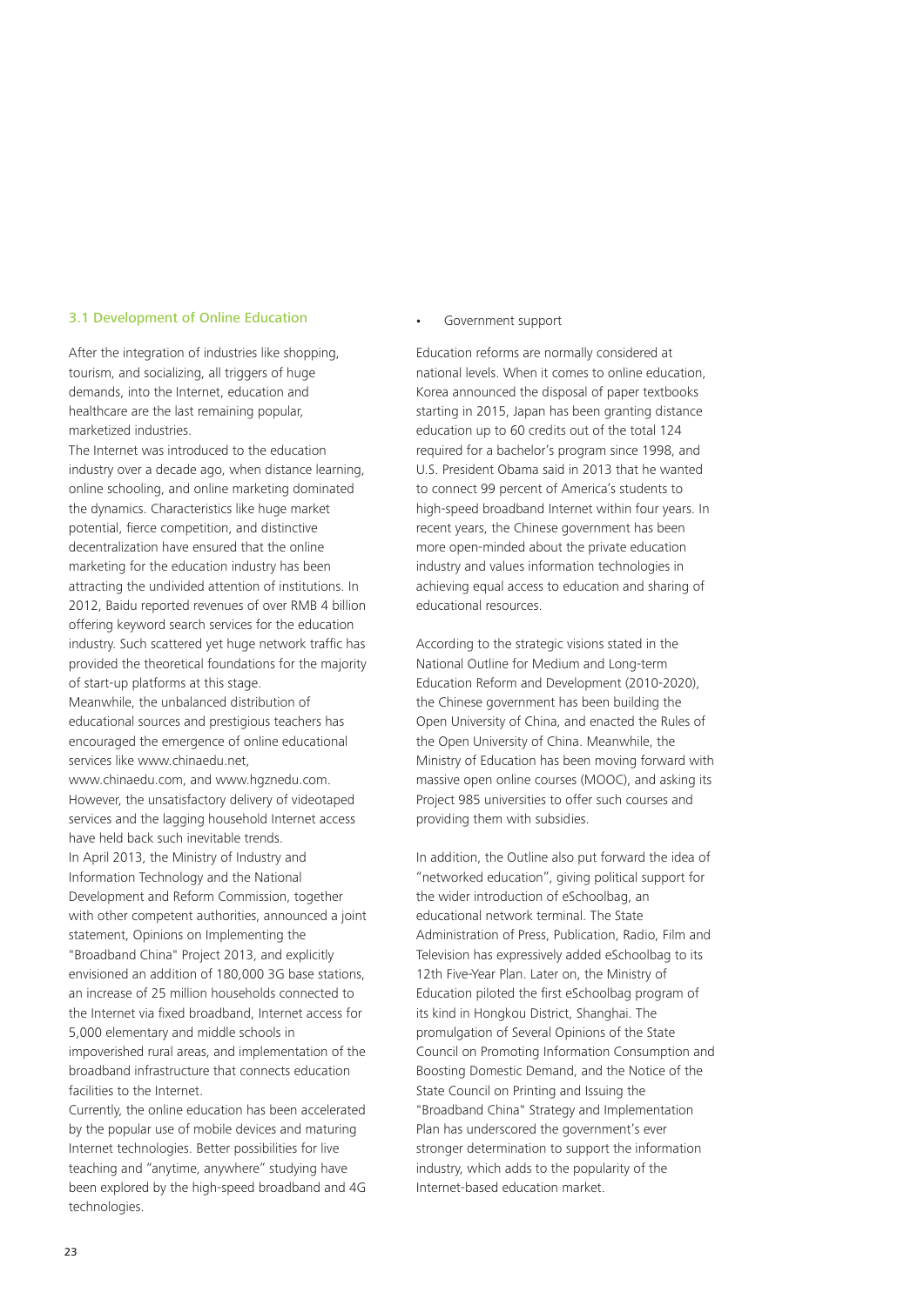**.** Start-ups emerging in large numbers

Currently, start-ups engaging in China's online education specialize in preschool education, K12, and foreign language teaching. Deloitte said that, among the top 200 bestselling education applications in China, preschool education takes up approximately 60 percent, an indicator of many Chinese parents using children-oriented software for preschool education. Determined not to have their children fail at the starting line, they have encouraged the explosive growth of such applications and made preschool education the most populated submarket for online educational start-ups. K12, however, is more complicated with .

greater market potential, and thus the most contested submarket. Unlike foreign language teaching that requires autonomic learning, K12 involves the multilevel dynamics between students, teachers, and parents. Therefore, products are required to complete the closed-loop learning catering to the mentioned three categories of participants. In case of any need not duly considered or satisfied, client loyalty is undermined.

In terms of the nature of products and services, start-ups of online education are categorized according to tools platform, traffic platform, test library, online teaching by foreign nationals, online testing, vocabulary learning/oral practice, course scheduling, and terminal tools, as described below

| <b>Product/Service</b>                  | Companies                                                                  |
|-----------------------------------------|----------------------------------------------------------------------------|
| <b>Tools Platform</b>                   | DuoBei; ChuanKe; TiZi; 17ZuoYe; DiJiuKe; 100 Online Education; Smart Study |
| Traffic Platform                        | Baidu Zhixin (Education); Taobao Xue; Jue Sheng                            |
| Test Library                            | YuanTiKu; ZhuanTiKu; TiFen; 91UP                                           |
| Online Teaching by<br>Foreign Nationals | VIPABC; 91 WaiJiao; 51 Talk                                                |
| <b>Online Testing</b>                   | SmartPigai                                                                 |
| English Vocabulary<br>Learning          | BaiCiZhan; Iwmgh; toWords; ShanBay                                         |
| Oral English Practice                   | LiuLishuo; YingYuShuo                                                      |
| Course Scheduling                       | Super Course Schedule; Class Box, and ; ClassTable                         |
| <b>Terminal Tools</b>                   | Ozing; Noah; XueZhiLang                                                    |

### Table 7: Business Categories in Online Education

Source: Deloitte Research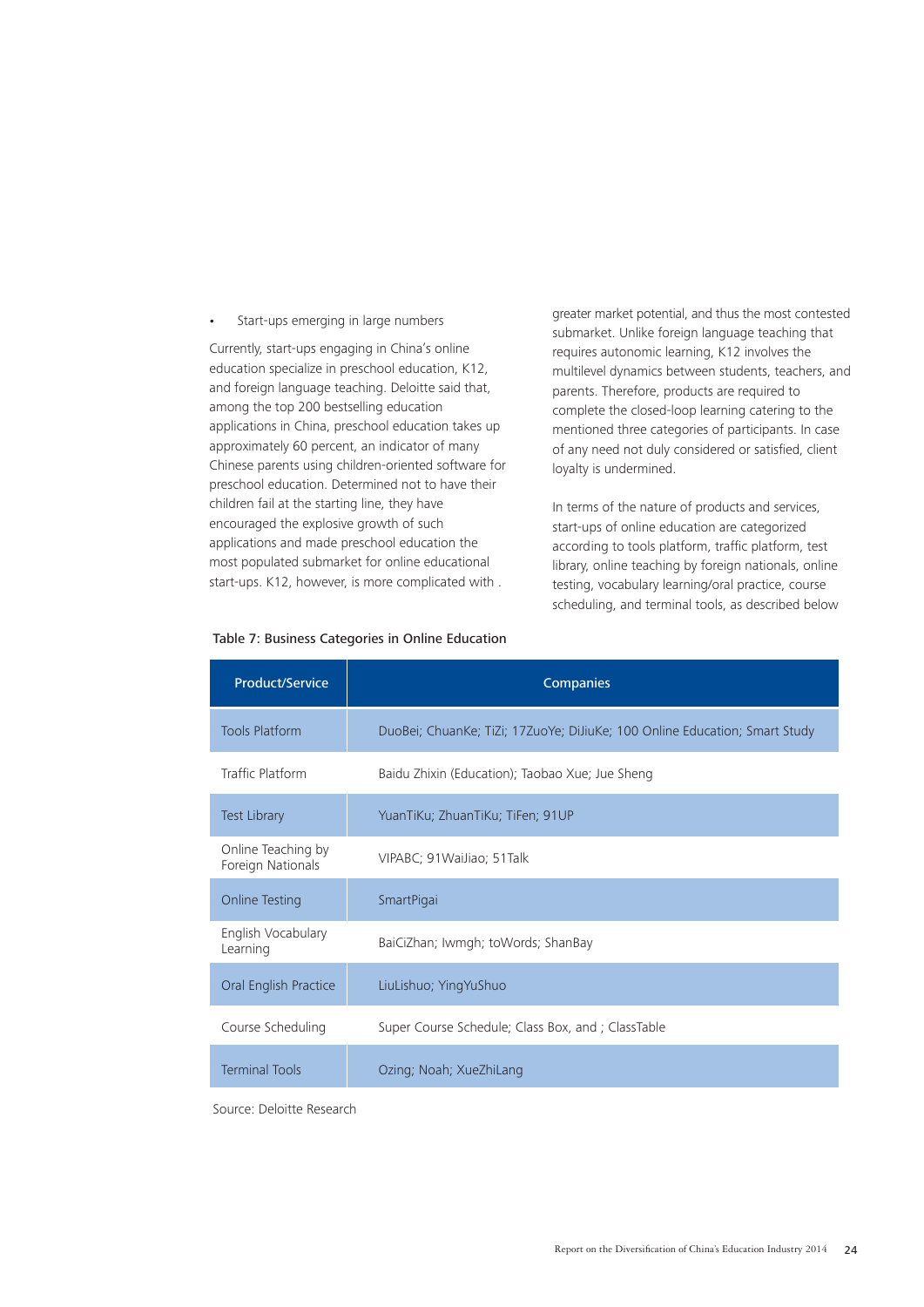**.** Internet giants on the move

In the past year, the sophisticated Big Three, Baidu, Alibaba, and Tencent, or the BAT as dubbed, together with Internet companies like Qihoo and NetDragon, entered the education market. Baidu exploits its core advantage – search services – and builds up its search capabilities on mobile devices with the acquisition of 91 Wireless, once one of China's largest app stores for Android. Alibaba secures its credibility of online education with its Alipay, the online payment escrow service. Tencent tightens its grasp of interpersonal socializing with its WeChat service. These Internet giants have searching perceptions of what the users need, and play a vital role in teaching them how to buy what they need. Their entry into online education is about to engage more competitors. At the same time, the massive traffic that goes through players like the BAT helps bring more users and traffic to online educational services.

Specifically, Taobao Xue is currently undergoing free-of-charge marketing, featuring courses either videotaped beforehand or broadcast live, and beginning with marginalized needs. Tencent specializes in introducing competitive courses of originality and pragmatism while adding basic education-based features like PPT to its lasted QQ (SP5), an instant messaging software service. Baidu Education strategically focuses on its Zhixin service in its bid to maintain the existing market shares and avoid being put on the defensive as they were in vertical markets like real estate and automobile. On the other hand, Baidu is investing in www.chuanke.com, hoping to grow or transfer the traffic on PC ends to its advantage.

Years of activity have given the traditional Internet giants and education-oriented companies remarkable advantages in terms of network traffic and scale effects. However, what the education business needs is personalization, which looks much closer at network traffic than other industries. Therefore, it's imperative to know what the users want and make sure it's transferred with precision.

**.** Traditional players building presence

Internet-based education is more and more considered as a general trend, which challenges traditional training agencies to initiate reforms in the face of the ambitious start-ups and marching giants.

After the Xueersi Group was renamed Tomorrow Advancing Life (TAL), the new group identifies itself as "a company dedicated to the development of education with technologies and the Internet" in its integration of traditional education and online teaching. Since then Xueersi and its online school have been operating as two parallel brands that conceived the Seaside project and put prestigious teachers on live broadcasting. In response to the K12 training market, New Oriental has developed a platform combining PC and mobile ends with offline classes. In FY 2014, the company is committed to expanding its presence in interactive learning platforms. Xueda Education is orchestrating its internal teaching resources and management system into a SoLoMo structure – social, local and mobile – and gradually putting its offline operations online.

Traditional educational services have been the most unique participant in this campaign. Unlike start-ups, they're in possession of astonishingly abundant resources. In contrast with Internet companies, they have a firm grasp of an even richer collection of teaching information. As for the weak link, at present, they're sometimes trapped in a dilemma when they're going for online pilots and offline expansion at the same time. Meanwhile, prestigious traditional educational services are mostly public companies, which forces them to balance long-term investment against short-term shareholder returns when it comes to online business.

"In the future, I think what I call 'ground' education will make up about 60 percent of the total training and education activities, leaving 40 percent for online education. This is what happen in three to five years…"

> Yu Minhong, Chairman & CEO, New Oriental Education & Technology Group Inc.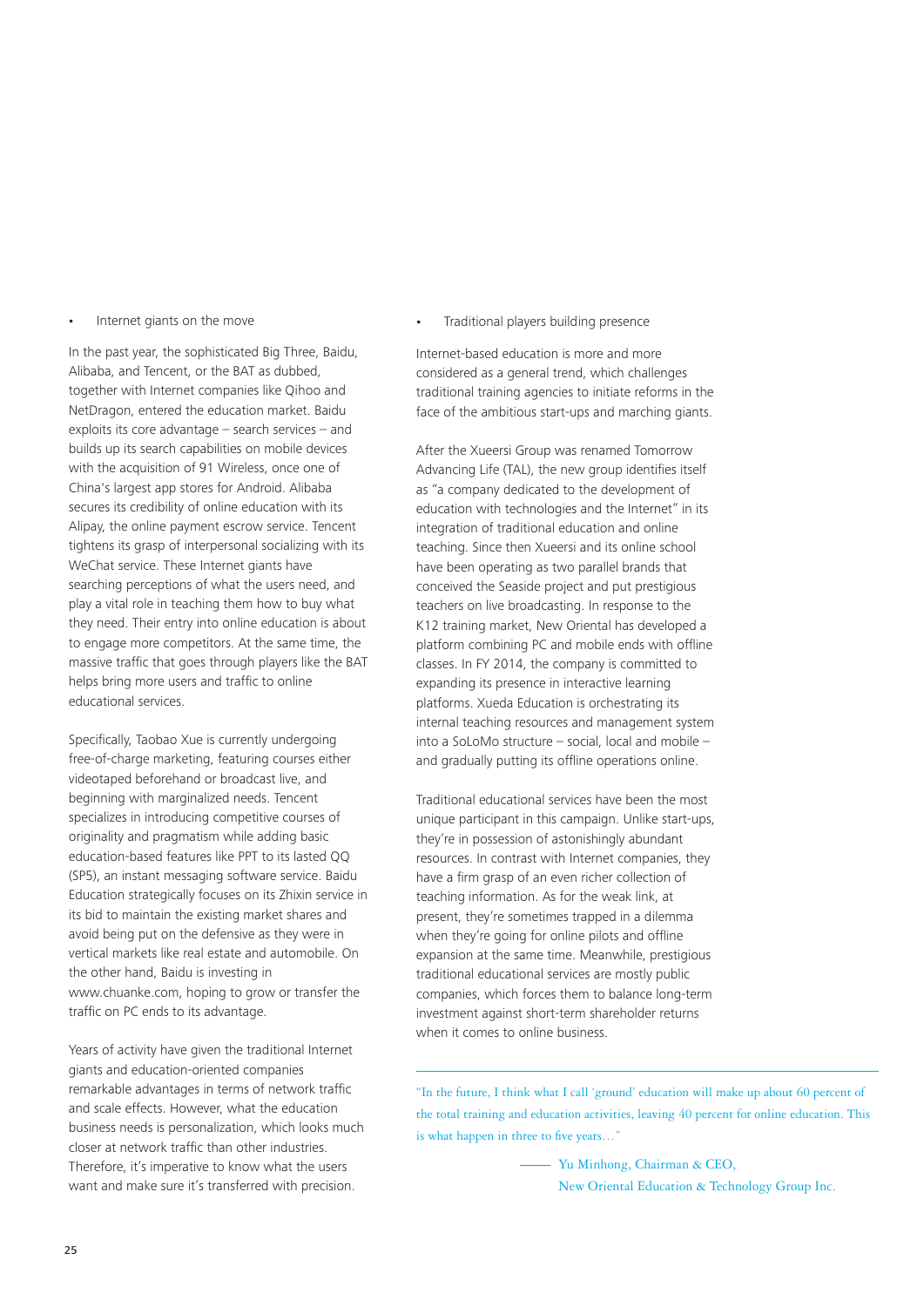## 3.2 Challenges to Internet-Based Education

Mostly born in the 1970s and 80s, parents of school-age children are more open-minded about the Internet – a fact undermined by the test- and result-based teaching mentalities, which are oriented to academic performance as a major determinant of the selection and assessment of educational activities. The Internet-based education is much challenged for the delivery of academic excellence as well as the satisfaction of client needs.

The K12 market is as much favored as it's constrained by client availability and their willingness to pay. **.**

According to the statistics from the Ministry of Education, by 31 December, 2012, there had been 210 million students studying at elementary and middle schools, which represented a huge demand in the K12 market.

Statistics show that the extracurricular tuition industry is expected to hit 32.5 billion USD or RMB 200 billion in 2014, in stark contrast to the online training market valued at RMB 300 million or, hundreds of times smaller than their brick-and-mortar competitors.

Despite the pricing advantages brought by the Internet, any mistake comes at devastating cost to K12 children due to the one-way nature of their growth, which explains the insensitivity of their parents to prices. Education-related spending accounts for one seventh of the incomes of China's middle class. Fifty four percent of Chinese families spend more than RMB 2,000 a month on extracurricular learning.

It's worth mentioning that K12 students in China are short on time assigned to extracurricular activities, which forces online educational services to fight for their availability against the offline institutions. Education is a service system that attaches utmost significance to results. There's no way parents prefer trivial considerations like better transportation or lower tuition fees over promises of academic excellence.

| Students in 2012 (thousands)        |           |          |           |        |  |
|-------------------------------------|-----------|----------|-----------|--------|--|
|                                     | Graduated | Enrolled | On Campus | Total  |  |
| Undergraduate/Junior College        | 6247      | 6888     | 23913     | 30801  |  |
| Adult Undergraduate/Junior College  | 1954      | 2440     | 5831      | 8271   |  |
| Online Undergraduate/Junior College | 1361      | 1964     | 5704      | 7669   |  |
| Senior High School                  | 7915      | 8446     | 24671     | 33118  |  |
| High School                         | 16608     | 15708    | 47631     | 63338  |  |
| Primary School                      | 16416     | 17147    | 96959     | 114106 |  |
| Pre-school Education                | 14336     | 19119    | 36858     | 55978  |  |

## Table 8

Source: Wind, Collated by Deloitte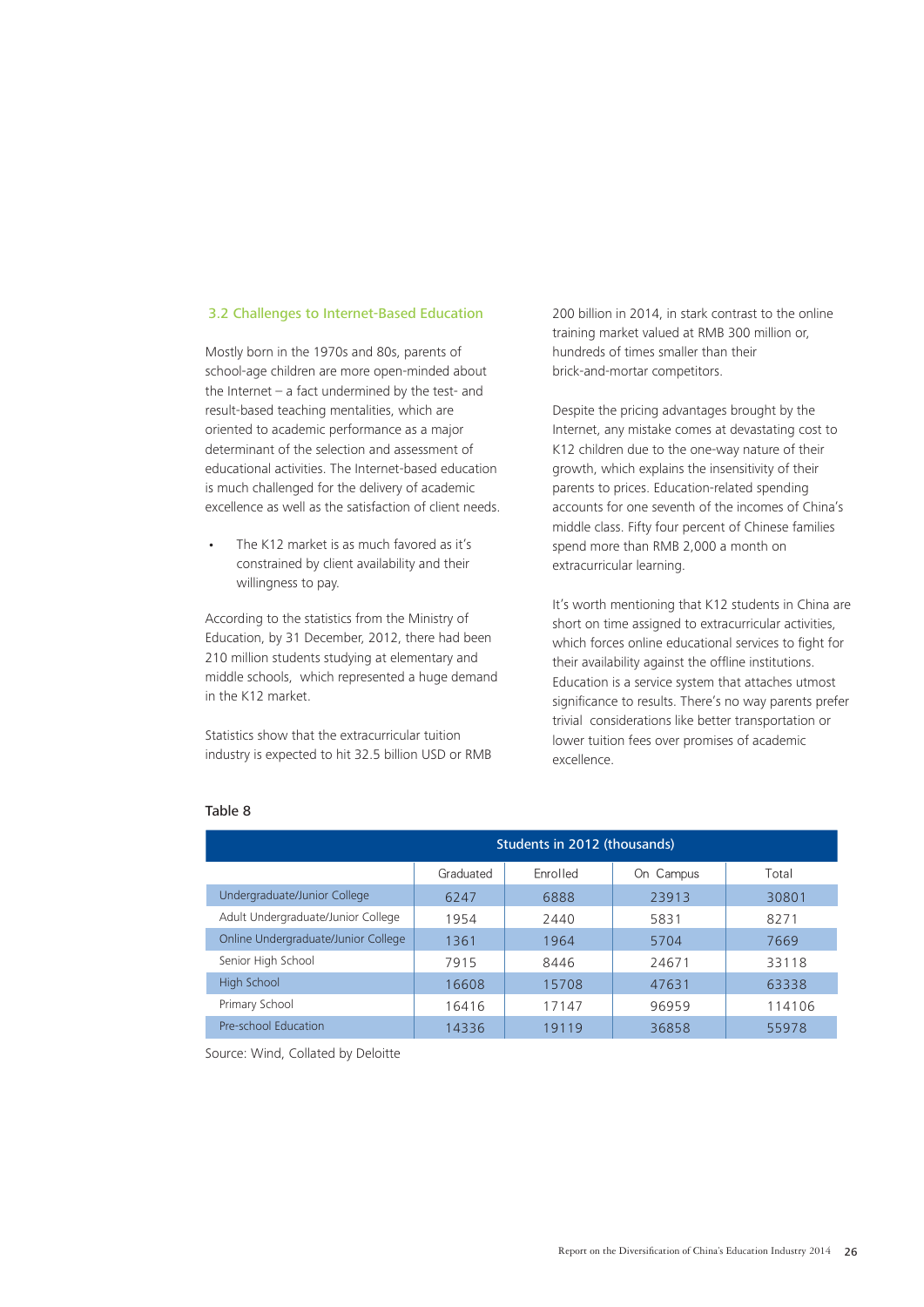Online education remains stagnant in creating content. **.**

In early discussions about the Internet-based education, comparisons between China and the United States were more than often brought up, among which the most dominant ones being the better digitalized teaching environment and more satisfactory supporting system besides good infrastructure. U.S. public companies specializing in education mostly comprise institutions of higher education. The Washington Post Company, for example, operates on revenues mainly generated by its subsidiary, Kaplan, Inc., an educational expert. In addition to its university brands, Kaplan is leading in Chartered Financial Analyst (CFA) training, and owns prestigious educational content providers like Becker and ETC

The private education market in China, on the other hand, has been struggling at the lower end of the industrial chain, shackled by the government's heavy hand on examination guideline and the longtime lack of protection of intellectual property rights. In China, education companies are basically working on test preparations and importing foreign content. They're lacking in the capability to independently develop content on a large scale. That's why the emergence of online education hasn't yet come with the required soft content despite the rapid progress in hardware building.

Online education distinguishes itself from traditional education in terms of learning methodologies, routes, and habits. The online school model relocating offline content to the Internet has proved to be unsuccessful in satisfying consumers. Content creation has become a bottleneck given the online education industry's weak links in this regard as well as the talent gap and unbalanced educational geography.

Profit strategies remain ambiguous, and teaching assessment as well tuition collection challenged. **.**

The Internet in China has been long labeled as a free cake. Recently, 100 Online Education, owned by YY, a major Chinese video-based social network, announced that it would give away its TOEFL and IELTS programs for free, a move to initiate a campaign of free education. But then again, the attempt wasn't the first of its kind in the education market – New Oriental, in its early days, engaged its students by hosting free lectures before asking them for money. Efficiency in turning the Internet-based education into a paid service is more decisive.

Compared with client loyalty and premium services, the long-term loyalty towards online courses represents a bigger challenge. While activities like interest-based courses, socializing, and shopping are seen as regular needs, the demand for educational products is more fractured over a certain period of time. The continuity of client's interests turns out to be the toughest test. If tests are to be the focus, results once again become the main benchmark. Lack of the compulsory nature and sufficient content creation has discouraged the objective and sensible assessment of teaching performance.

## 3.3 Way Forward and Opportunities

A lot of thinking needs to be done on the fact that, despite the prevailing boom in online education and its capital investment, its delivery and paid subscriptions are hardly satisfactory. Few of the service providers remain in the black, and the industry isn't yet an economy of scale.

Online education represents a change of the educational methodologies. Technically and strategically speaking, the Chinese market is scarcely lagging behind. The biggest gap is found in the self-motivation of the students and their willingness to pay. That being said, market opportunities don't come naturally as the result of social mindsets giving in to products. Just because the online shopping sites were shouting "Let's show some credibility" in their early years, doesn't mean they had to be favored – what was needed is an enabling solution like Alipay.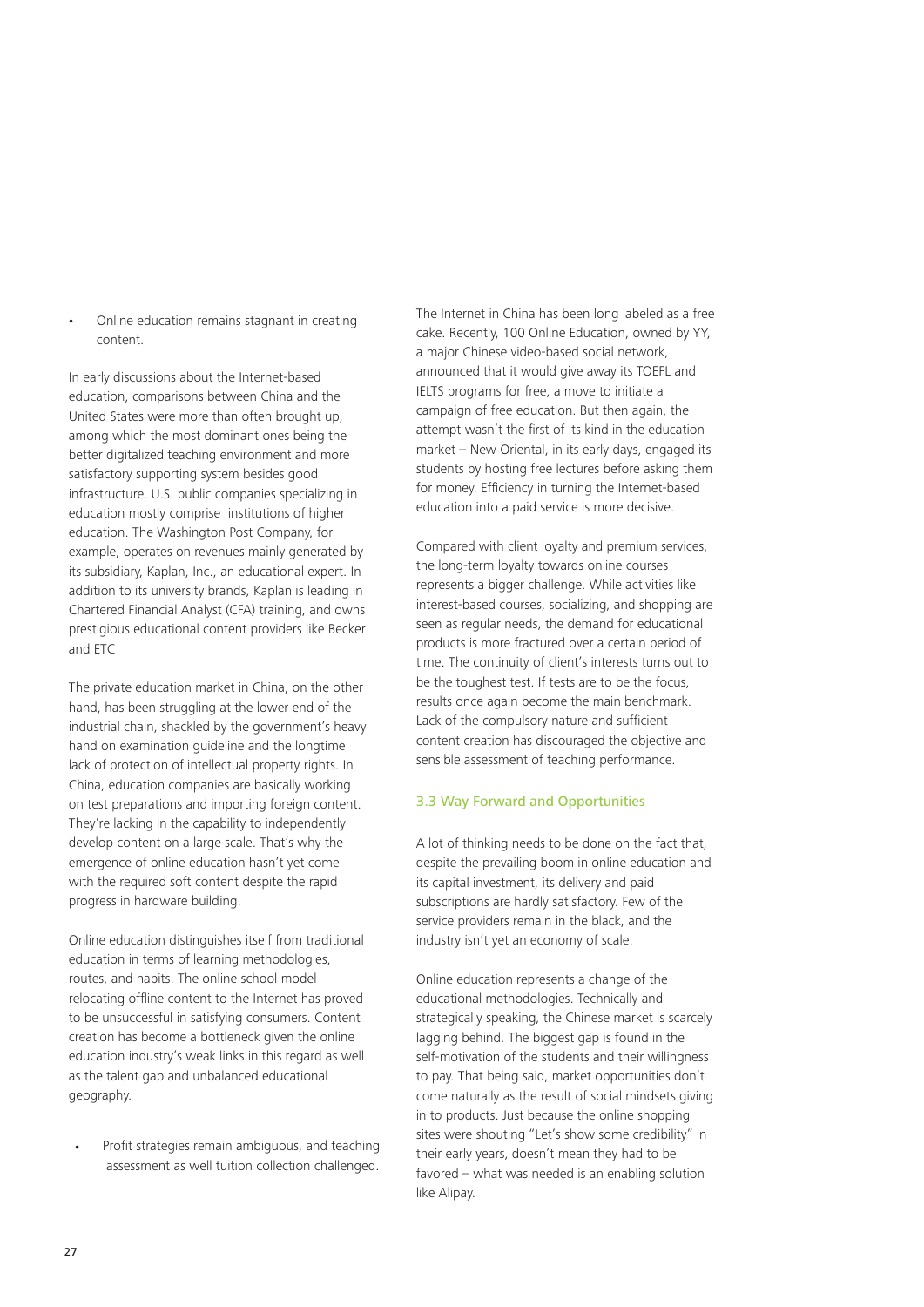## Services

The chronic predicaments of the educational services are in a way owed to the separation between the buyer and the user. It's surprising that parents as the dominant decision maker are hardly involved in any part of the teaching process. The Internet, instead, facilitates interaction between schools and parents, and applies the synergy with family education to improve teaching results, making up for the information asymmetry. In this context, XiaoXunTong, the flagship service by Qtone Education, was introduced as a bridge between parents and schools.

## O2O

The online education is expected to inevitably offer the 101 courses for free and charge its premium services. Models like test libraries, online Q&A, and discussion communities are gaining momentum, while part of offline institutions' functions are realized on the Internet. The structure releases the labor space occupied by offline players to the improved effectiveness and efficiency with more personalized premium services.

### Socializing

Group scope and internal interaction are very important to the continuous contribution of clients. A successful platform doesn't only rely on a big group size, but also on adequate exchange of ideas the only way that inspires group members to pursue a collective reputation and seek other motivations to add value to clients and deliver content.

## MOOC

In the long run, there's a prevailing scarcity of educational resources in China, where elite universities offer degree-oriented programs through open online courses. When it comes to higher education, as students have been already divided by test standards, it becomes more easily acceptable to sign up for a "slightly different" program for lower fees.

## Content providers

The Internet-based platforms facilitate the delivery of content, and add to the improvement of the industrial chain. Providers of content, platforms, and distribution networks are clearly identified, pushing content creators to the center. That said, the prospects are fundamentally premised on the improving landscape of intellectual property protection.

## Vocational education

Over the past decade or so, vocational education in China has been clustered in training of technical skills, like cooking and automotive repairing. As individual industries are developing and the job market breeding intense competition, vocational education of advanced degree holders and employed staff is becoming a bigger priority for the government, companies, and social organizations. Since the employed population is more financially flexible and willing to learn, they have become a prime target for online learning services. Given the preferential policies and growing demand, the spotlight needs to be turned on such developments.

## Applications

On the mobile end, there's a surprisingly wide range of educational applications based on "anytime, anywhere" learning, like English vocabulary learning and test libraries; audio services, conversational and listening English practice; animations and games designed for children; and advertised premium services.

In conclusion, online services are at the forefront of China's educational informationalization drive as its fastest growing constituent part. The rapidly expanding scale has been changing how people see and buy educational products, and attracting the attention of industry practitioners and venture capitalists. The most urgent priority is the effective integration of educational resources and Internet technologies in the constant pursuit of highly interactive and personalized services and products, where client loyalty is to be strengthened and the follow-the-leader mentality as well as impulsive investment avoided.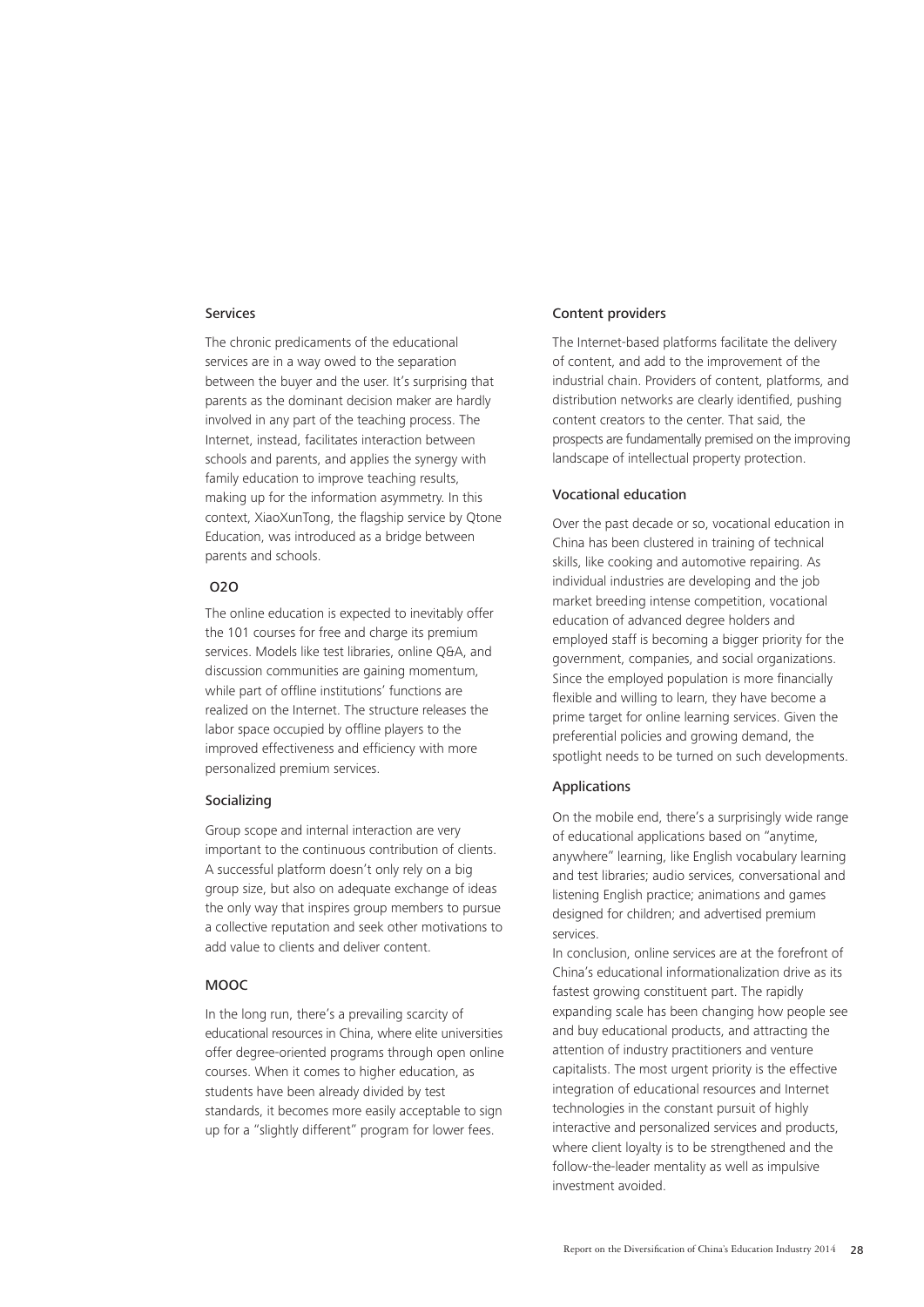## Chapter 4. Reflections on Education Industry in China

Since 2013, China's education industry has entered a new phase of integration, confronted with new challenges. Deloitte has identified three hot topics hoping to inspire more discussions about the industry.

## 4.1 Can technicians be put on an equal footing with academicians?

## [Background]

At the China Development Forum in March, 2014, the Chinese Vice Minister of Education, Lu Xin, indicated that the government was planning to introduce a college entrance examination for vocational education – made up of both academic and vocational tests, designed for would-be technicians – to complement the existing academia-based talent selection system. In short, future technicians and academicians are to be separately tested for college entrance. The Ministry of Education plans to encourage over 600 universities to prioritize vocational education that's built on the application of technical skills. However, it remains a good discussion about whether highly skilled technicians are as much recognized as academicians.

## [Yes]

Where the education industry goes is a reflection on economic needs of a country. On the bright side, China at present is undergoing the upgrade of manufacturing industry, and its success depends on the availability of experienced technicians. If the private higher learning institutions prove to be successful in finding openings for vocational education and thus delivering qualified technicians, they can almost certainly make a leap in the reshuffle. China's economic advance has elevated the social status of laborers and consequently increased their incomes. According to comparisons of average wages in construction and manufacturing in the U.S. New York state, highly skilled technicians or general laborers are expecting due rises in average wages. It's also anticipated that the skilled labor force will be more favored by corporate employers and occupy a higher seat than academicians up the social ladder.



Graph14: A Comparison of Average Wages in

Source: Wind, Collated by Deloitte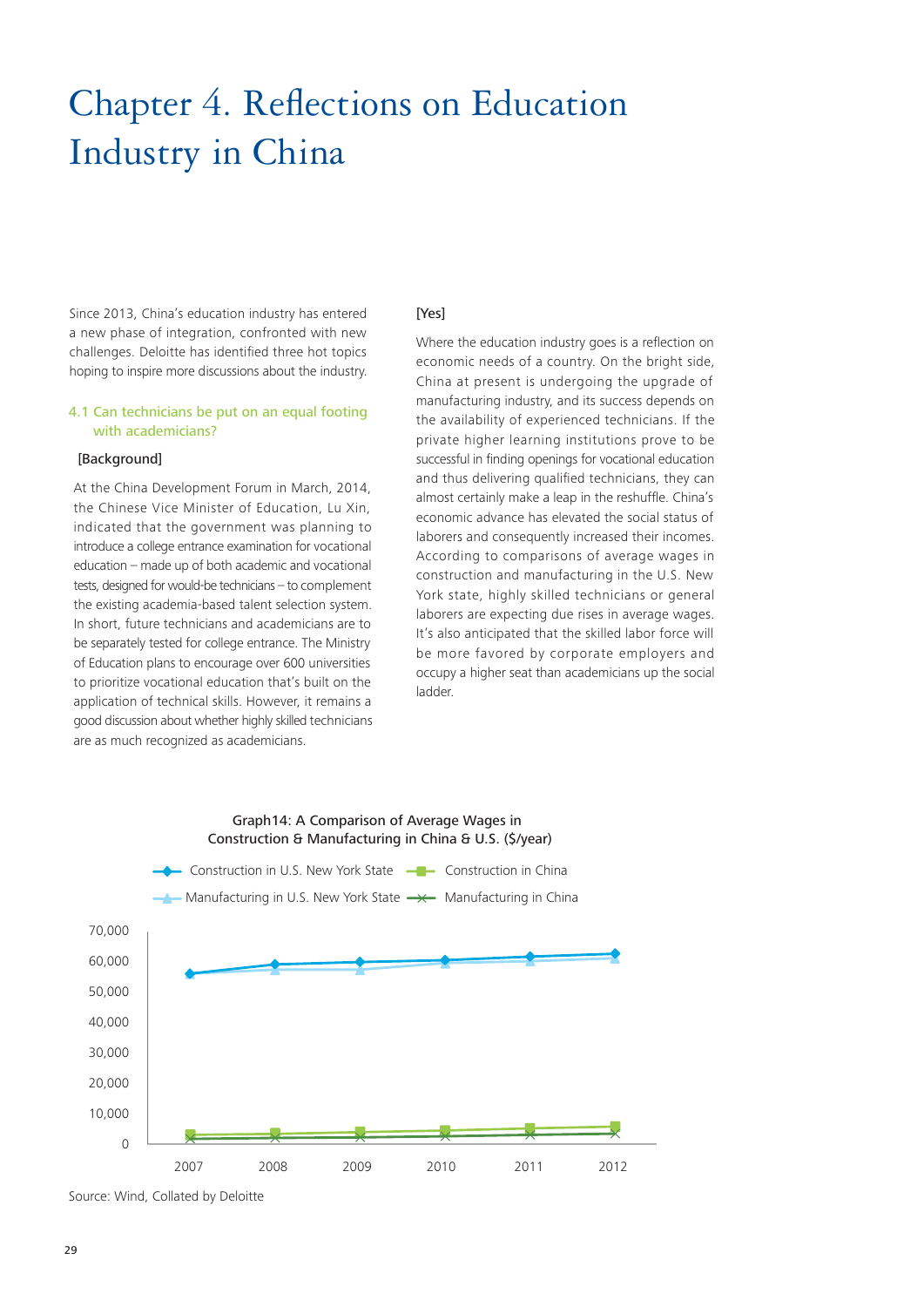## [No]

On the reverse side, China's vocational education is most troubled by little social recognition, which discourages the talent during the admissions procedures. It takes a long time before a technician is properly trained and qualified as good one. In the process, that part of recognition is badly needed. In the current vocational education system, skilled technicians – already high income earners – are not treated as equals with academicians. It takes as least five more years for average laborers to see remarkable income increases. Then, results of vocational education and its social rank can be expected to be acknowledged.



Graph15: Average Wages in Non-private Entities in Urban China(RMB/year)

Source: Wind, Collated by Deloitte

## [Deloitte Perspective]

Speaking on the reform of vocational education, the Chinese Premier, Li Keqiang, said that "The vocational education must satisfy the market, which should be well catered for by technicians. We're looking at the public opinion that's not obsessed with academic titles but open-minded about professional competencies." If China's education system gets rid of its academic title obsession, learning is no longer about earning a degree, but a process leading to the true value of education itself. When the time comes, the talent assessment system can be practically reshaped. Until quite recently have begun the vocational education reforms, so the drive requires longtime, lasting commitment. Therefore, technicians are not yet on the same footing as academicians.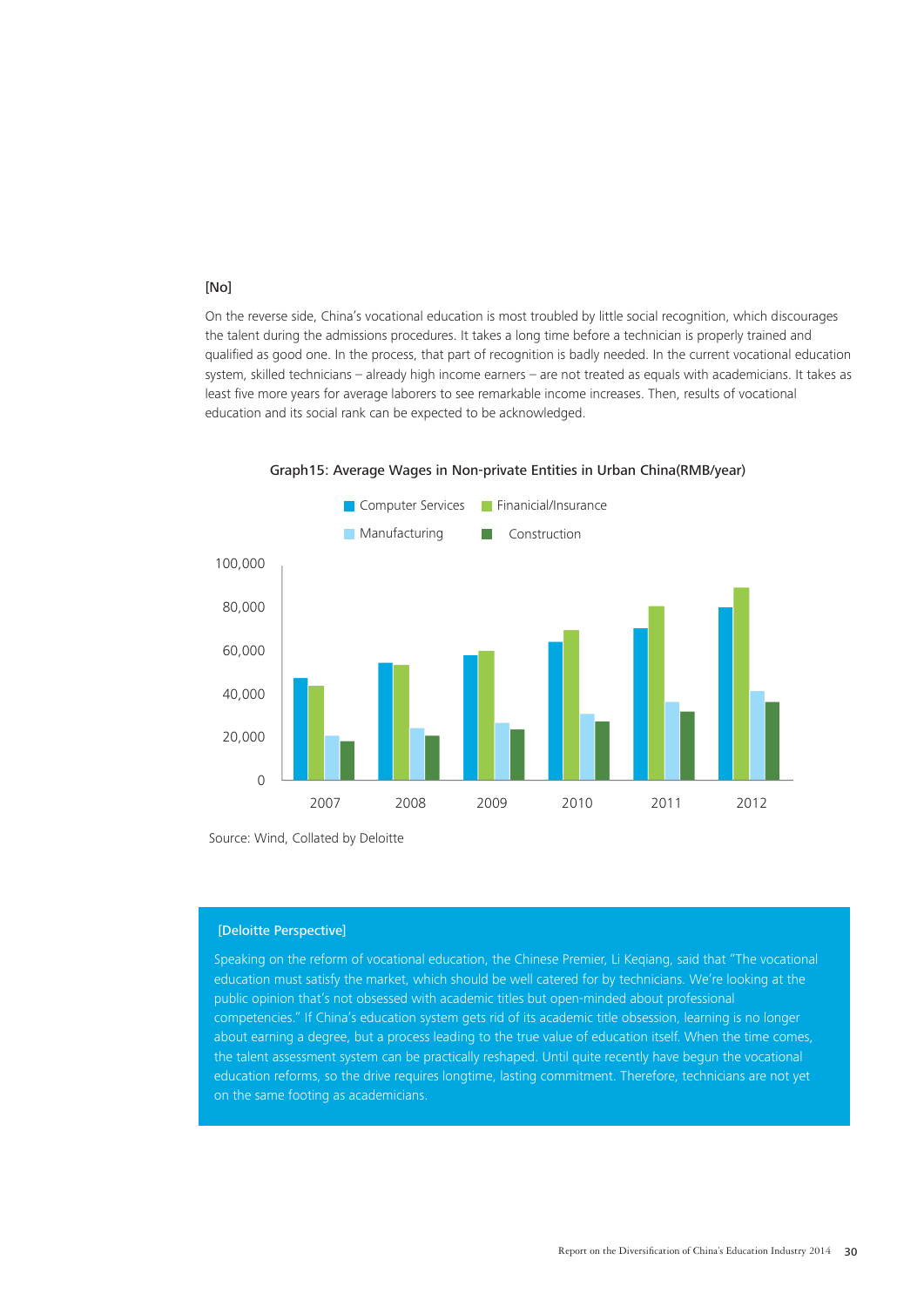## 4.2 Can the era of online learning extend the value of star teachers?

## [Background]

Online education finds favor with China's capital market, which can be demonstrated by the recent 35 mergers and acquisitions in the past year. China's online education is on the fast track to growth. In this context, how should teachers, especially ones in public institutions, respond to online challenges? Can their value be extended?

## [Yes]

According to the learning pyramid, students are involved in a passive learning cycle, especially during the K12 period. They're listening, reading, and watching to digest what is being taught. Although the retention rate of such teaching information is hardly high, face-to-face tutoring and supervision are required for most of the K12 students – all the more reach why classroom teaching is indispensable. Influences on students' morality and their engagement in teaching activities can never be delivered on the Internet. The value of experienced, prestigious teachers will be extended as long as classroom teaching exists.

## [No]

In an era of online education, teaching practices are dominated by the delivery of standardized information, complemented by discussion sessions and test preparation services, which altogether completes a teaching cycle. Admittedly, online education requires good teaching talent, though much less so when it comes to their reliance. Their satisfactory teaching results don't necessarily speak up for success across the online landscape. A complete set of services is the real selling point that outruns the traditional business. Based on students' feedback on the past year's teaching, online educational service providers are able to be more targeted at updating their test libraries as well as presentations. Timely, professional response to questions can also be available. All in all, teachers of prestige are less noticeable because students benefit more from online learning tools.



Source: National Training Laboratories, Bethel, Maine, U.S., Collated by Deloitte

## [Deloitte Perspective]

The traditional education has been overturned by its online competitor with regard to the reconsideration of the value of prestigious teachers. Those who have been shining in brick-and-mortar classrooms don't necessarily acquire the same title on the Internet. It takes much more to keep students lingering behind computer monitors, involving competencies in speech, presentation, program conceptualization, and marketing. Online practices break the walls of a closed campus and add to the transparency of teaching processes, putting the assessment of a certain teacher's performance in the hands of students, parents, peers, and the society as a whole. Even for K12 extracurricular courses, taught in classrooms, teachers are open to online reviews. The Internet exposes them on a much bigger platform to competition from various domestic and foreign elite schools. It's no exaggeration to say that a prestigious college teacher is always one step away from being replaced by a grass roots one.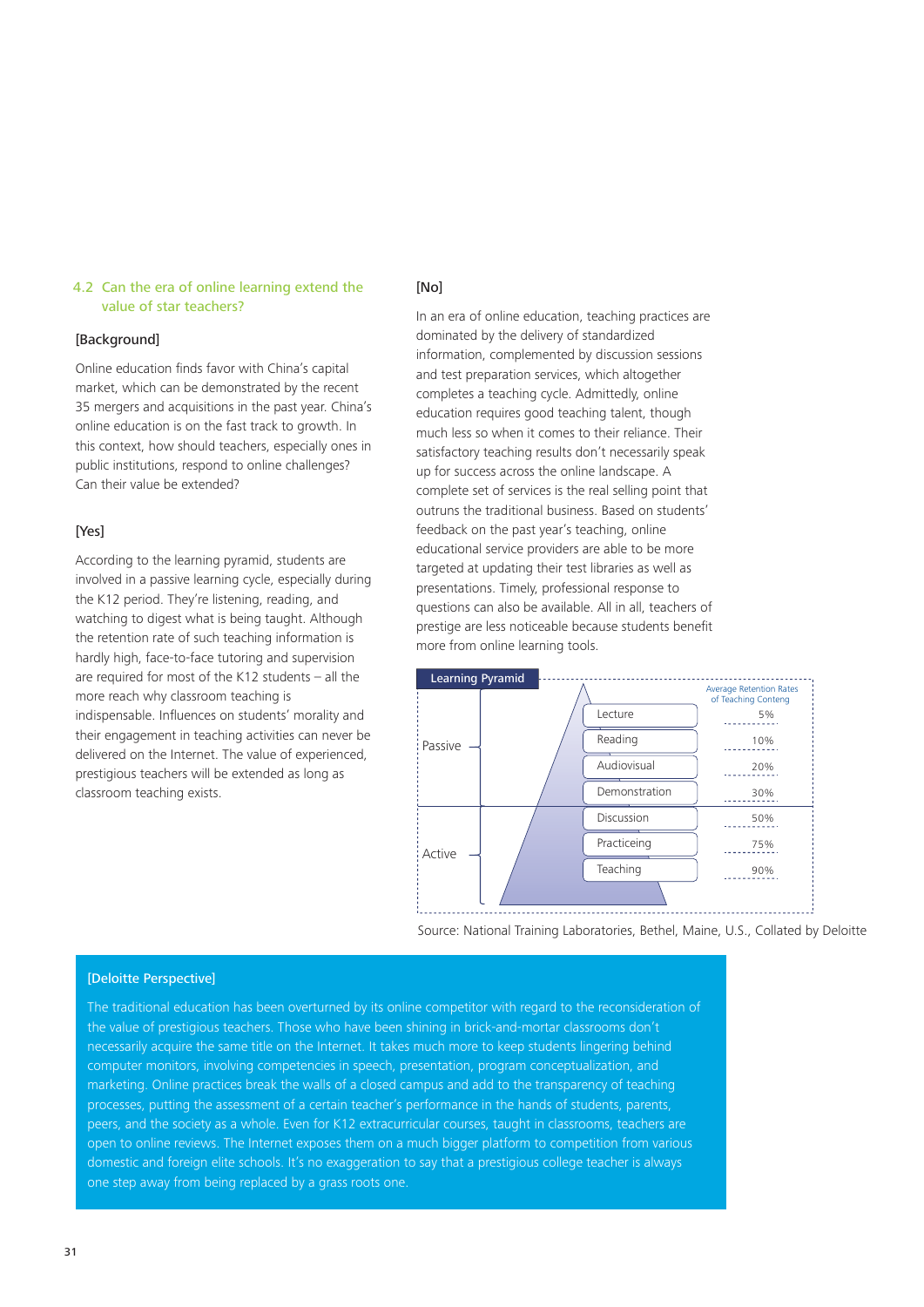## 4.3 Can online education be free?

## [Background]

In February, 2014, YY Inc. (NASDAQ: YY) announced in Beijing the establishment of 100 Online Education, a one billion yuan investment phased over two years, as an independently operating brand, offering live interactive online learning for free. The service gives away formerly expensive programs like TOEFL and IELTS charged at an average of RMB 3,000+ for an intensive training program. Since the appointment began on its website, more than 16,000 applicants have signed up. So, can online education be free for real?

## [Yes]

Offering free services builds up the user base. When it grows to a certain size, users can be used to create commercial value generating network traffic, and some of them turned into service payers. The 100 Online Education can

also offer premium services, which will generate considerable revenues by a paying portion as small as 2-5 percent. The service caters to the popular philosophy of "traffic for value" on the Internet. The free-of-charge policy is a feasible strategy, a move that only retains clients and avoids the marketing gimmick label when high quality materials and tools are available. In response to its shortage of teaching talent, 100 Online Education plans to give most of its revenues, or even 100 percent, to its teaching staff who only gain 30 percent from traditional educational institutions – the rest are used to cover offline costs and kept for stiff competition. By contrast, 100 Online Education seems like a better deal. Free education can happen on the Internet.TOEFL and IELTS charged at an average of RMB 3,000+ for an intensive training program. Since the appointment began on its website, more than 16,000 applicants have signed up. So, can online education be free for real?

| <b>How Online Education Profits</b> |                                                                                                                                                  |                                                                              |  |  |  |
|-------------------------------------|--------------------------------------------------------------------------------------------------------------------------------------------------|------------------------------------------------------------------------------|--|--|--|
|                                     | <b>Profit Sources</b>                                                                                                                            | <b>Examples</b>                                                              |  |  |  |
| Content Creation                    | Charging courses and teaching materials                                                                                                          | New Oriental;<br>Tomorrow Advancing Life<br>(Xueersi Online School); XSTeach |  |  |  |
| Premium Services                    | Providing paid services like test<br>preparation, employment consulting,<br>big data mining, and learning tools                                  | New Oriental; Yuantiku                                                       |  |  |  |
| Platform<br>Commissions             | Taking commissions from participating educational<br>institutions and allowing them to offer courses<br>and teaching materials on such platforms | Taobao Xue; YY Edu                                                           |  |  |  |
| Marketing                           | Charging website advertisers                                                                                                                     | Extensive use                                                                |  |  |  |
| Software                            | Applications designed for mobile ends                                                                                                            | Mostly for preschool education                                               |  |  |  |

## Table 9

Source: 2013 Analysis of Profit Sources for Online Education in China, Collated by Deloitte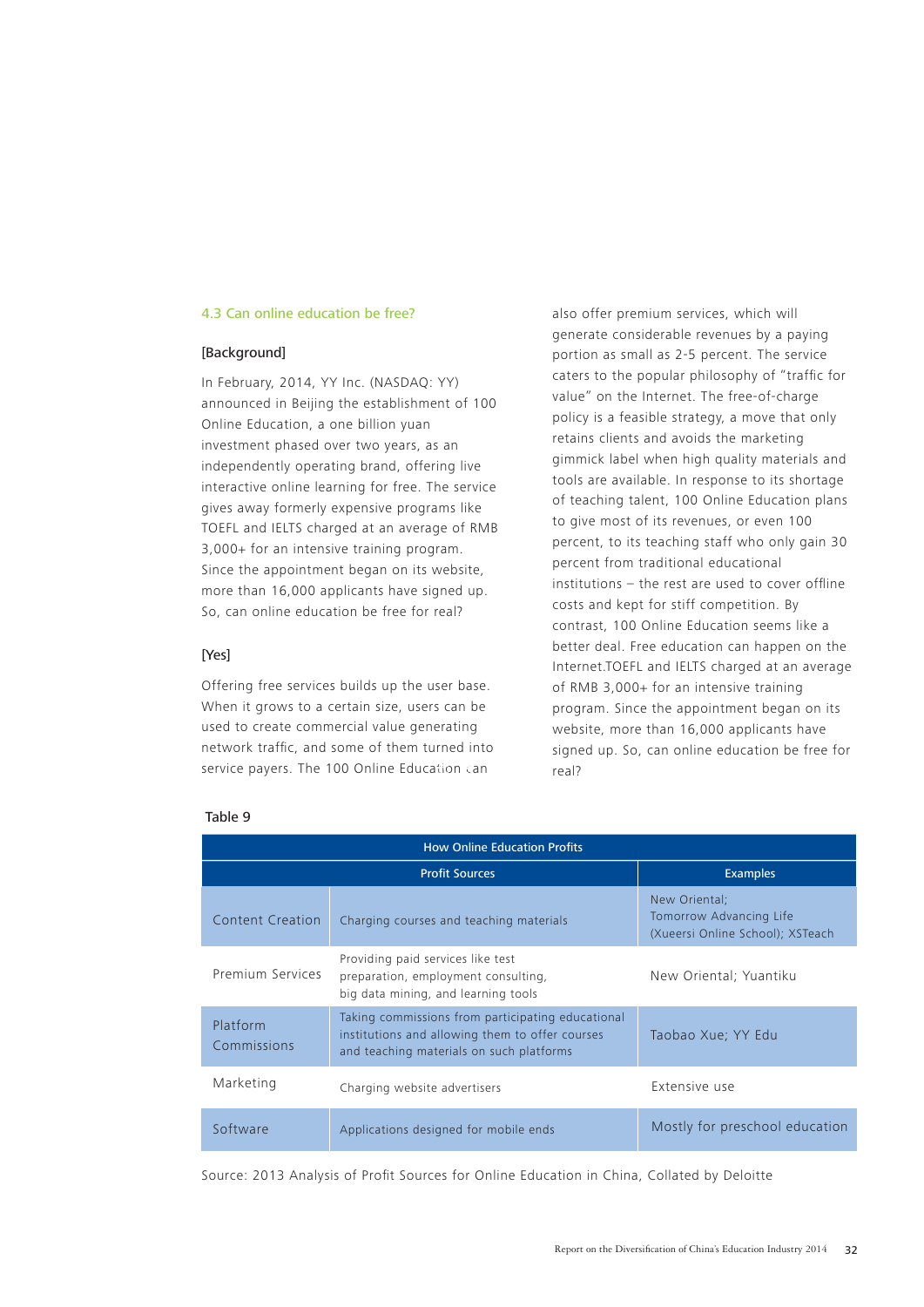## [No]

Education in nature can't be operated on a free-of-charge basis. What 100 Online Education is doing is simply offering free services as part of its early marketing campaign. They will put a price on the follow-up courses. So it's not free in a real sense. It's certain, however, that online services will significantly cut tuition fees, and the gross profits for offline training facilities won't be as high as they are now.

In light of its profit patterns, there're many inherent impediments. YY after all specializes in Internet-based game and music services, and its existing users don't find its educational products relevant. So YY is lacking in users it that department. Secondly, learners are oriented towards results and efficiencies, willing to pay for reliable, high quality courses instead of free ones from a vast selection of online English courses. Platforms like 100 Online Education promise more career potential for teachers. Joining 100 Online Education is equal to beginning a new career to build personal image. As mentioned before, the teaching results can be quite different on or off the Internet. It's a great challenge to teachers themselves. It remains to be seen whether 100 Online Education can put together a team of good teachers in a short period of time for as many students as possible. Thus, the free strategy is a nonstarter.

## [Deloitte Perspective]

100 Online Education has provoked huge controversy. Arguments over whether education can be free have inspired people to reconsider the nature of online education. In the Internet era, impossible is nothing. By introducing the TOEFL and IELTS programs, 100 Online Education enters the certificate-based English training market, and thus is expected to attract a large audience. By giving teachers more of its revenues, the platform has great appeal for the teaching talent. As Yu Minhong, New Oriental Board Chairman & CEO, put it, "In the future, the only contribution offline education can make is to maintain a high-end, finely targeted market. Educational services are like any other products. Why bother to visit a shop if you can get a better deal on Taobao [a Chinese website for online shopping similar to eBay], plus free delivery? Field trips are about high value-added products." It can be seen that the 100 Online Education model is sensible and conducive to business growth, even though such an ideal model is challenged at multiple levels for the time being.

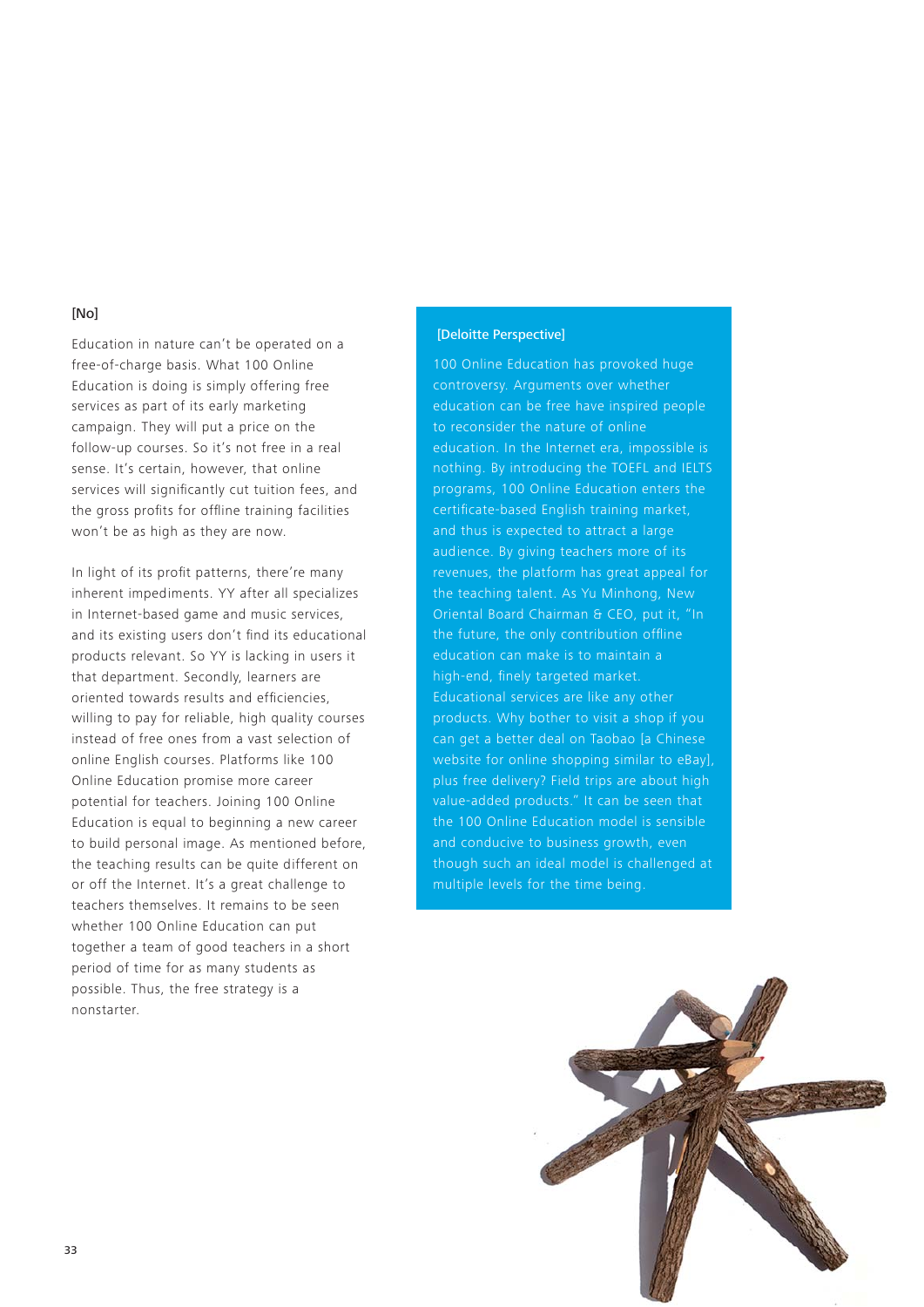## Team Introduction

Charlotte Lu Deloitte China Education Industry Leading Partner Tel:+86 21 6141 1801 Email: chalu@deloitte.com.cn

## Audit

Leo Chen Partner Tel:+86 21 6141 1911 Email: leoschen@deloitte.com.cn

## Enterprise Risk Services

Fang Ye Partner Tel:+86 21 6141 1569 Email: yefang@deloitte.com.cn

## Financial Advisory Services

Gavin Gerard Pathross Partner Tel:+86 21 6141 1798 Email: gpathross@deloitte.com.cn

## Tax

Jeff Xu Partner Tel:+86 21 6141 1278 Email: jexu@deloitte.com.cn

## Business Development Support

Jensen Zhao Director Tel:+86 10 8520 7412 Email: jindzhao@deloitte.com.cn

## Industry Support

Lydia Chen Director Tel:+86 21 6141 2778 Email: lydchen@deloitte.com.cn William Chou Deloitte China Education Industry Advisory Partner Tel:+86 10 8520 7102 Email: wilchou@deloitte.com.cn

Wang Yan Xin Partner Tel:+86 10 8520 7162 Email: xinywang@deloitte.com.cn

Tonny Xue Partner Tel:+86 10 8520 7315 Email: tonxue@deloitte.com.cn

Gary Wu Partner Tel:+86 10 8520 7762 Email: gawu@deloitte.com.cn

Pauline Zhang Partner Tel:+86 10 8520 7502 Email: paubzhang@deloitte.com.cn

Yolanda Lu Senior Manager Tel:+86 21 61412416 Email: yolu@deloitte.com.cn

Iris Li Manager Tel:+86 10 8520 7038 Email: irili@deloitte.com.cn Nestor Wang Partner Tel:+86 755 3353 8218 Email: newang@deloitte.com.cn

Alan MacCharles Partner Tel:+86 21 6141 1658 Email: amaccharles@deloitte.com.cn

Yin Yali Partner Tel:+86 10 8520 7564 Email: yayin@deloitte.com.cn

Ryan Gao Assistant Manager Tel:+86 755 3353 8672 Email: rygao@deloitte.com.cn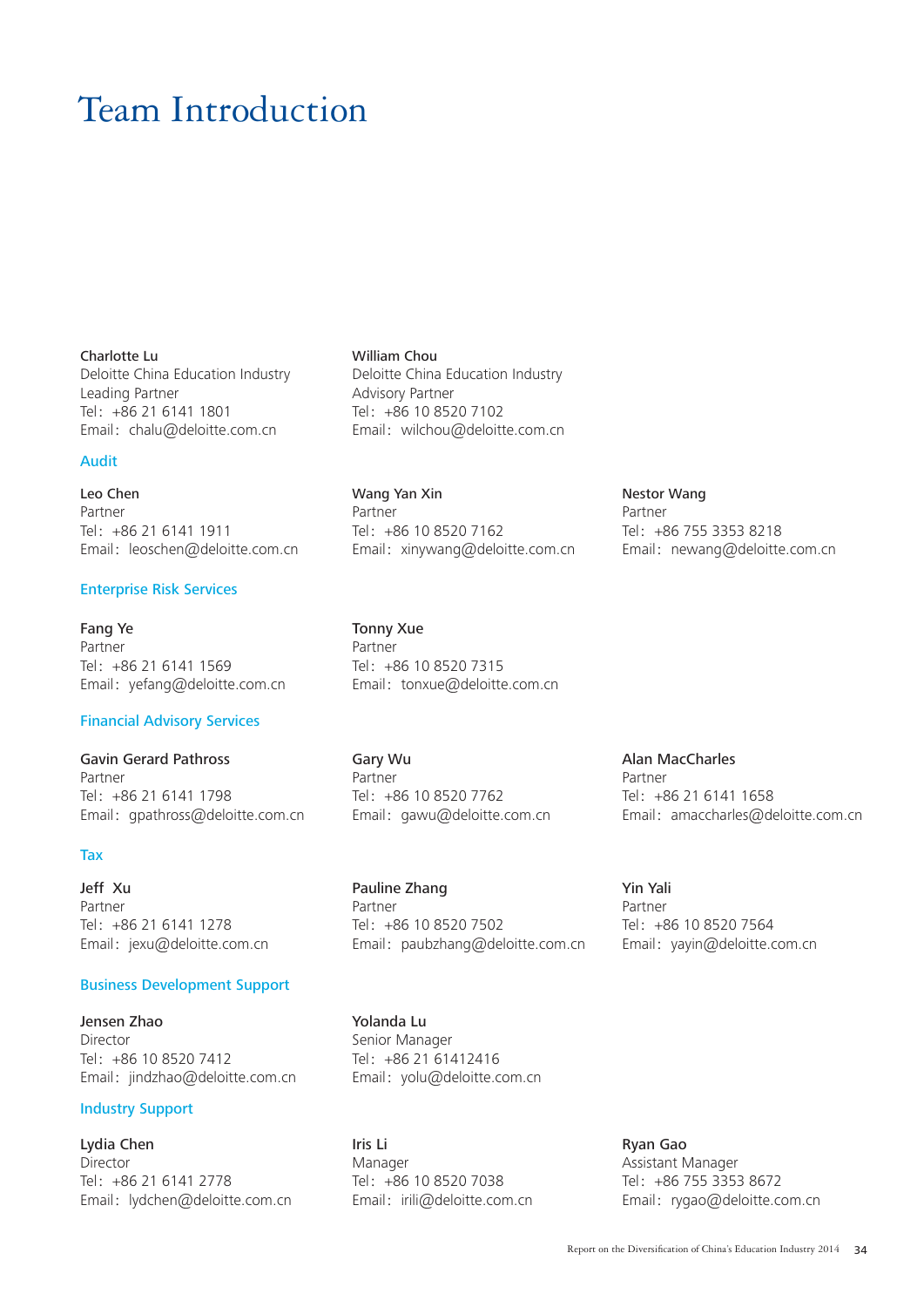## Researcher

## Charlotte Lu

Deloitte Education Industry Co-leader +86 21 6141 2778

| Lydia Chen                                                                                                                 | Iris Li          | <b>Ryan Gao</b>  |
|----------------------------------------------------------------------------------------------------------------------------|------------------|------------------|
| Deloitte China Research & Insight Center Deloitte China Research & Insight Center Deloitte China Research & Insight Center |                  |                  |
| +86 21 6141 2778                                                                                                           | +86 10 8520 7038 | +86 21 2316 6583 |

## Acknowledgments

Maple Education Group Tarena Tomorrow Advancing Life Education Group Pacican Education Group Jinghan Education Group Shanghai United International School

Shanghai Pudong Institute of Education Development Koolearn.com

Yuantiku.com